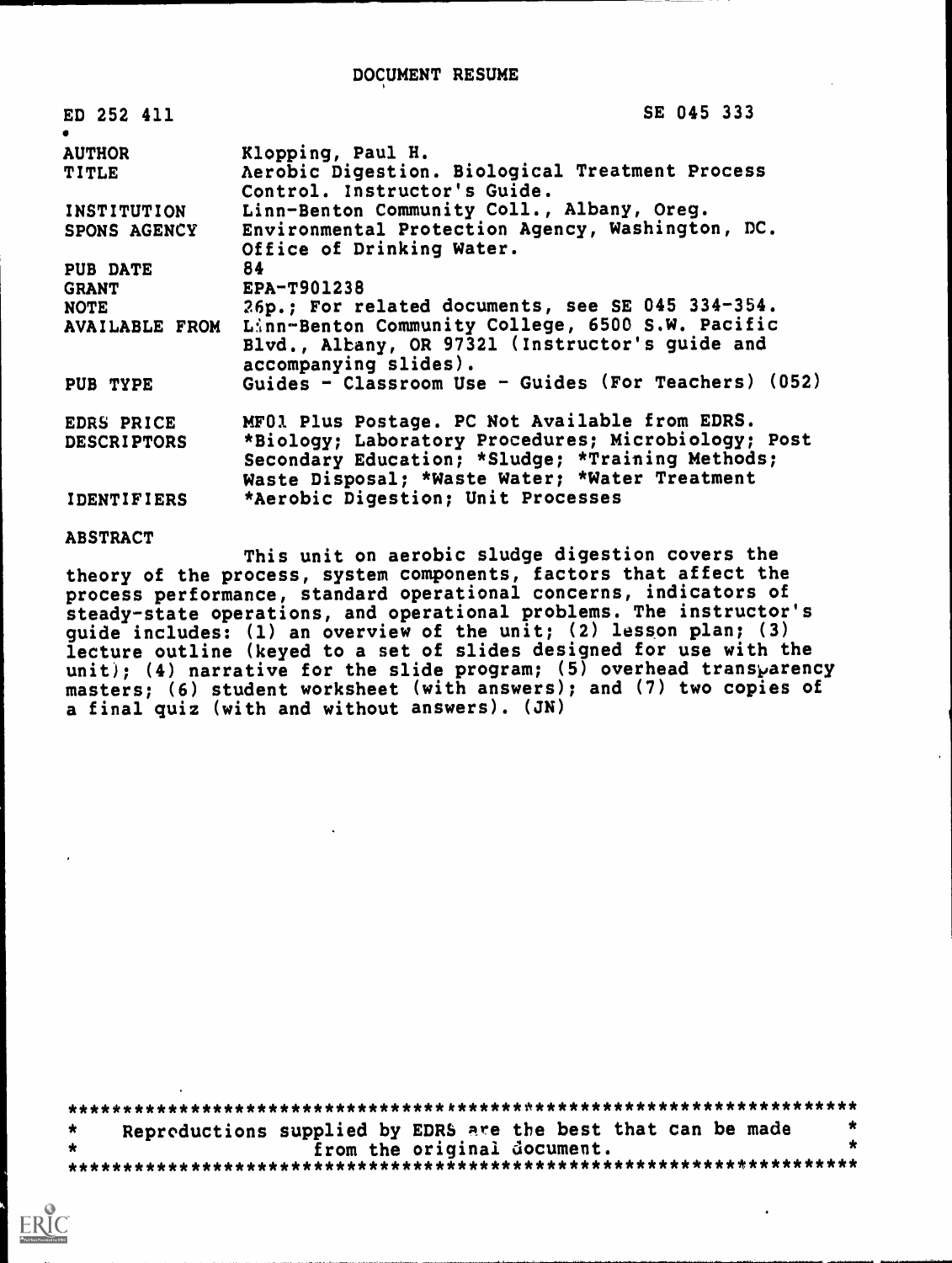# 

#### U.S. DEPARTMENT OF EDUCATION NATIONAL INSTITUTE OF EDUCATION EDUCATIONAL RESOURCES INFORMATION CENTER (ERIC,

- This document has been reproduced as received from the person or organization originating it.
- I I Minor changes have been made to improve reproduction quality.
- Points of view or opinions stated in this documeat do not necessarily represent official NM position or policy.

# <u> Alexandria (Carolina de Carolina de Carolina de Carolina de Carolina de Carolina de Carolina de Carolina de </u>

# **Instructor's Guide**

"PERMISSION TO REPRODUCE THIS MATERIAL IN MICROFICHE ONLY HAS BEEN GRANTED BY



TO THE EDUCATIONAL RESOURCES INFORMATION CENTER (ERIC)."

<u> Enischten General (von der Ste</u> ESTE NI ELIN KOLEKSI

▩

**ED25241**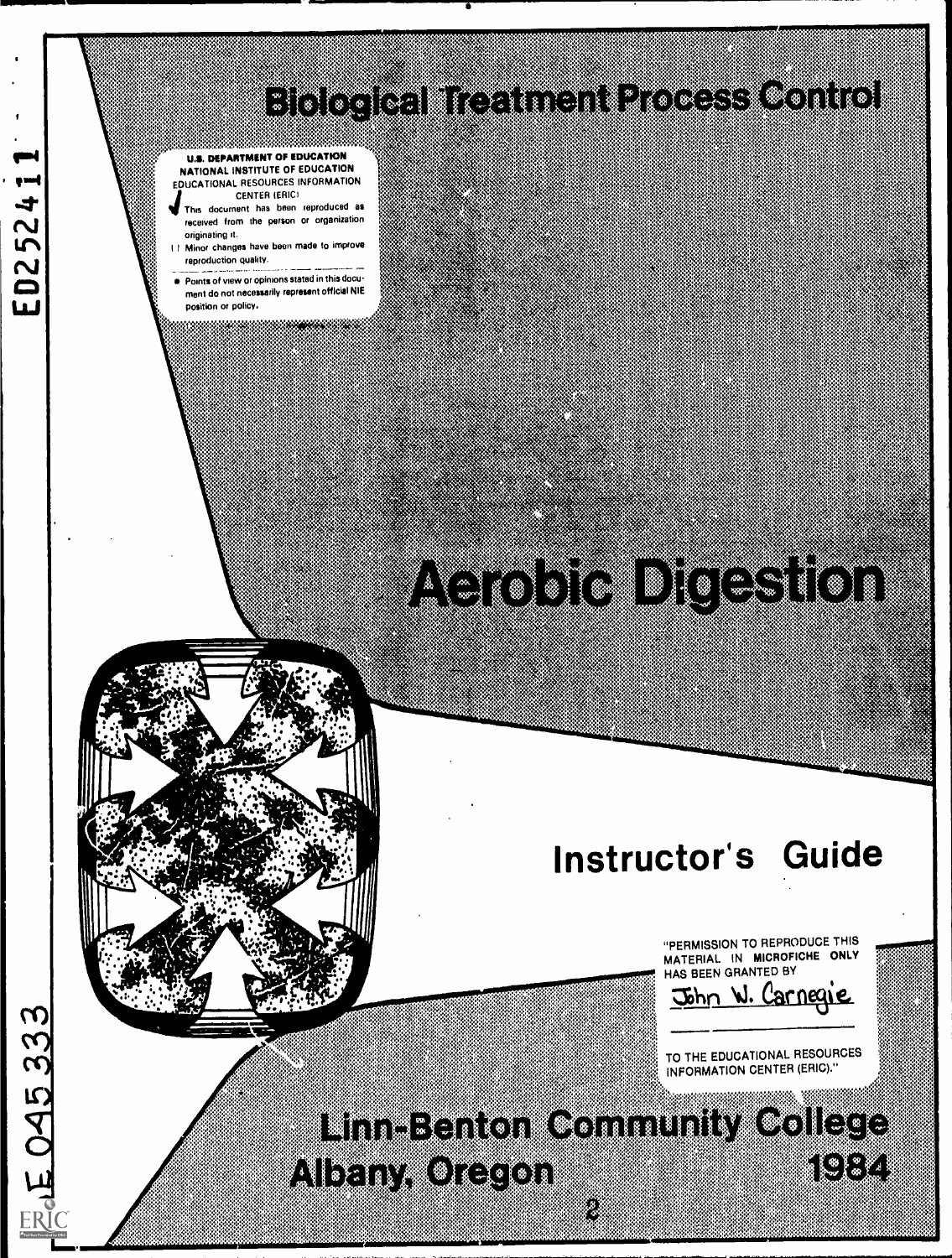### BIOLOGICAL PROCESS TREATMENT CONTROL

AEROBIC DIGESTION

INSTRUCTOR'S GUIDE

Text Written By: Paul H. Klopping Linn-Benton Community College Albany, Oregon

Edited By: John W. Carnegie, Ph.D. Project Director Linn-Benton Community College Albany, Oregon

Instructional Design By: Priscilla Hardin, Ph.D. Priscilla Hardin Instructional Services Corvallis, Oregon

> Developed Under: EPA Grant #T901238 1984

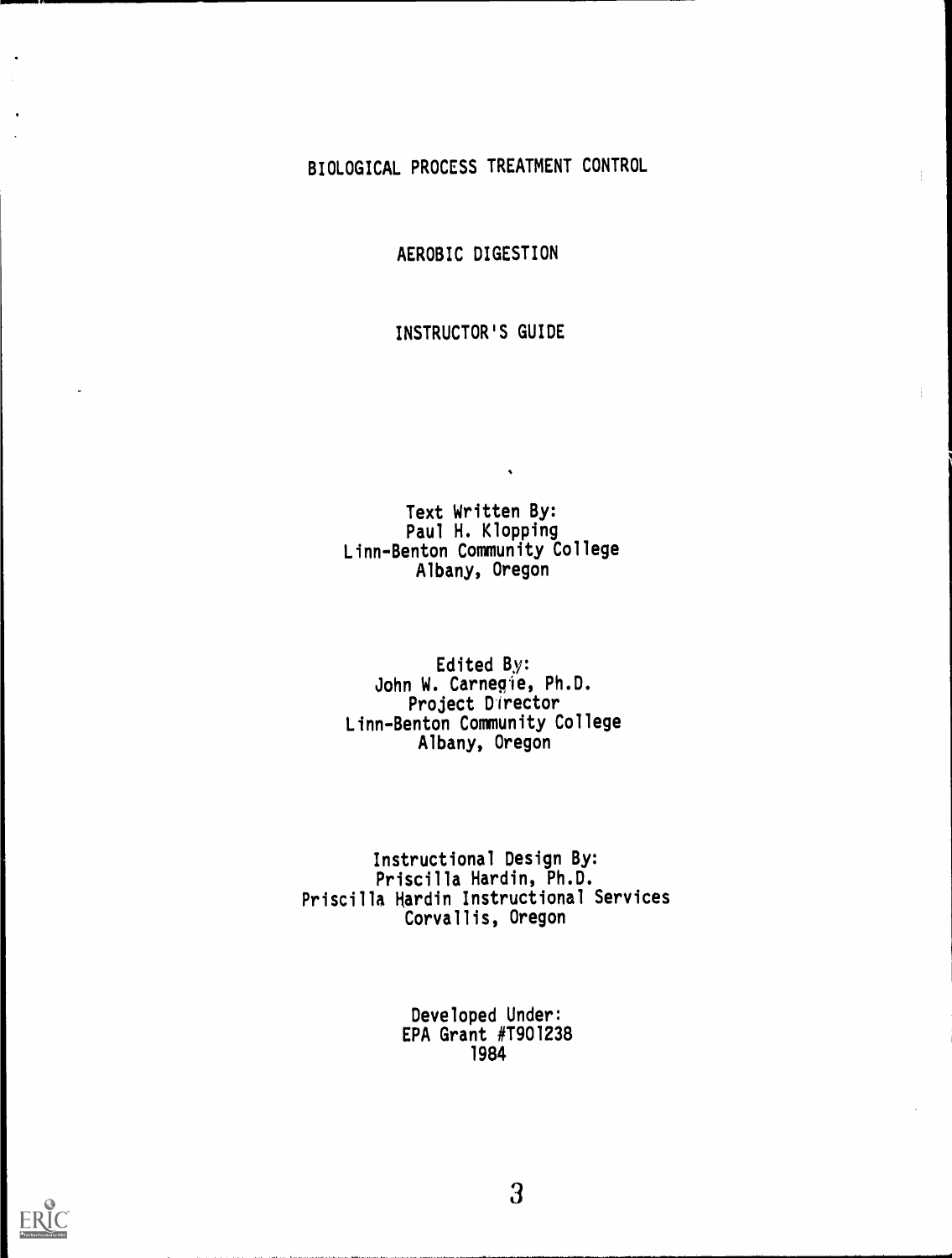# Instructor's Guide

| Table of Contents     | Page $#$               |
|-----------------------|------------------------|
| Overview of Lessons   | $I - AD - I$           |
| Lesson Plan           | $I - AD - 1$           |
| Lecture Outline       | $I-AD-2$               |
| Audio Narrative       | $I-AD-7$               |
| Overhead Masters      | $I-AD-12$              |
| Answers to Worksheet  | $I-AD-15$              |
| Final Quiz            | $I-AD-17$              |
| Answers to Final Quiz | $I-AD-20$<br>$\bullet$ |
|                       |                        |



 $\ddot{\phantom{a}}$ 

 $\ddot{\phantom{a}}$  $\sim$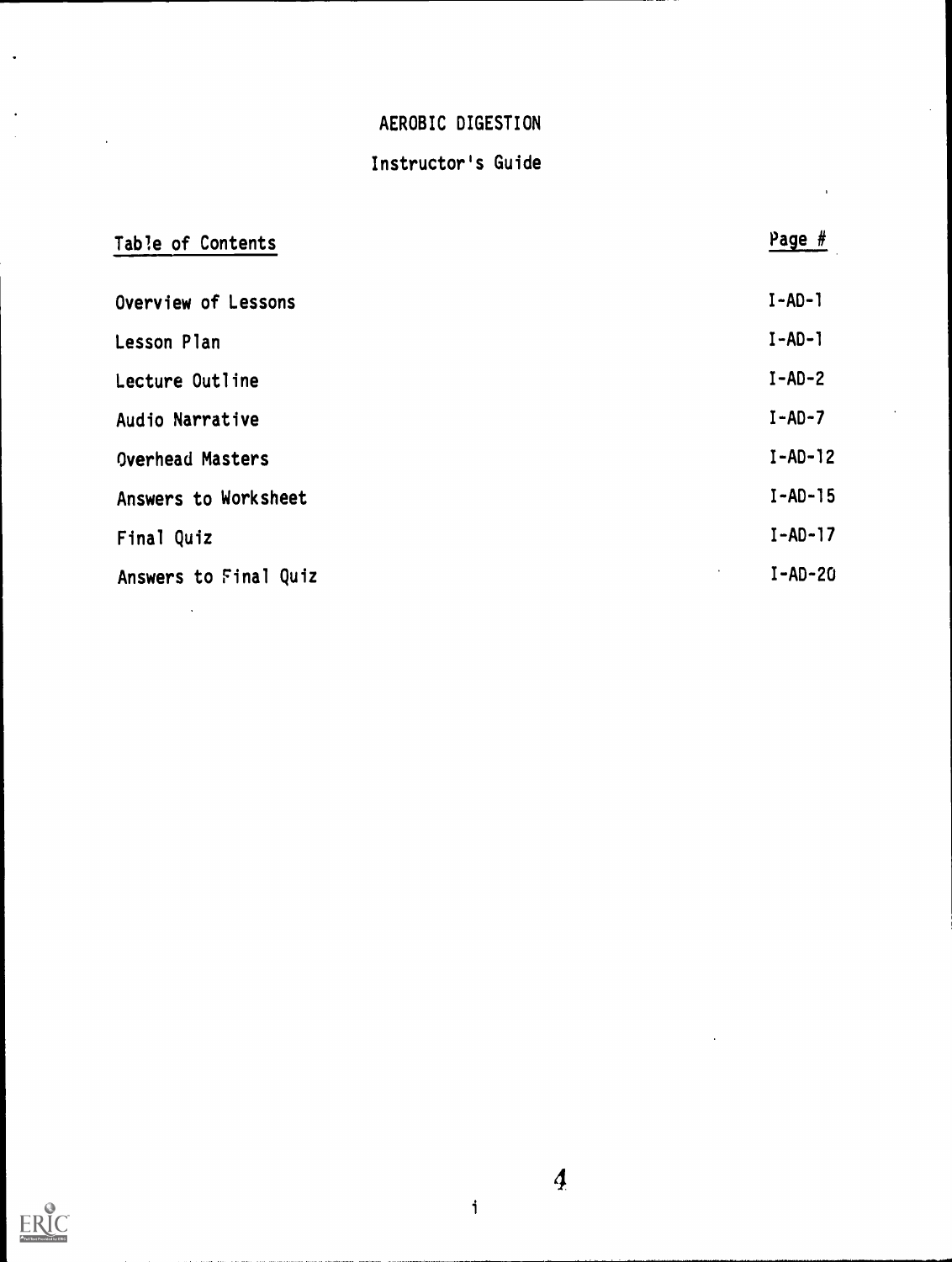#### Overview of Lesson

This unit on aerobic sludge digestion covers the theory of the process, the system components, factors that affect the process performance, standard operational concerns, indicators of steady-state operations and operational problems. Much of the material in this unit was developed as part of a project funded by EPA and created by LBCC on solids handling processes. An audio tape is available to accompany the slide program. A written text of the narrative is included in this instructor's guide. The audio tape can be obtained from EPA or from LBCC, Water/Wastewater Department, 6500 SW Pacific Blvd., Albany, Oregon 97321.

#### Lesson Plan

- Have student read text material ahead of time, if possible.
- Lecture from outline with slide support (about 45 min)
- Or use the audio tape (if obtained) with slides (about 25 min)
- Assign worksheet (15 min)
- Correct and discuss worksheet (15 20 min)
- Assign final quiz (15 min)



#### $I - AD - 1$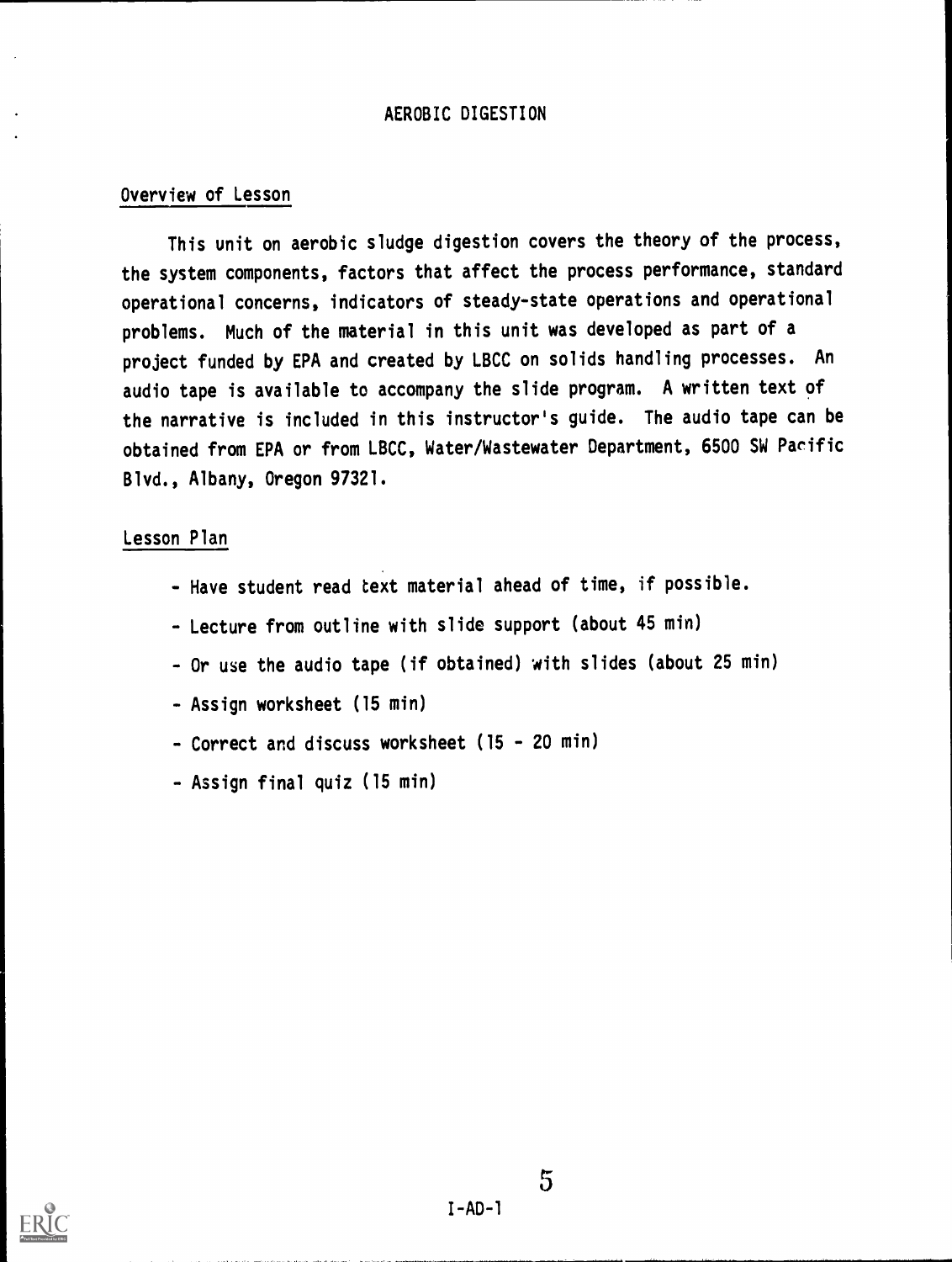## Lecture Outline

| Slide $#$ |                                                                                     |
|-----------|-------------------------------------------------------------------------------------|
| #1 & #2   | Title and Credit Slides                                                             |
|           | The Aerobic Digestion Process                                                       |
| #3 & #4   | Part of sludge management system                                                    |
| #5        | A modification of the activated<br>sludge process                                   |
| #6        | Biological stabilization of primary<br>and secondary sludges                        |
|           | Components                                                                          |
| #7        | Mechanical aerator                                                                  |
| #8        | Diffused Air                                                                        |
| #9        | (Floating mechanical aerator used in<br>this lesson)                                |
| #10       | Piping around the basin                                                             |
|           | Sludge feed                                                                         |
|           | Sludge withdrawal                                                                   |
|           | Tank drain                                                                          |
|           | Supernatant draw off                                                                |
| #11       | Decant mechanism                                                                    |
| #12       | Concern about Side Stream Flows                                                     |
|           | High BOD and suspended solids                                                       |
| #13       | Normal Sequence of Operations                                                       |
|           | Normally a continuous cycle of aeration<br>and feed, shut down, settling, decanting |
| #14       | Performance Factors - Outline                                                       |
| #15       | Performance Factors                                                                 |
|           |                                                                                     |

ERIC

 $\ddot{\phantom{1}}$  $\ddot{\phantom{a}}$ 

> $\ddot{\phantom{0}}$  $\ddot{\phantom{a}}$

 $\ddot{\phantom{1}}$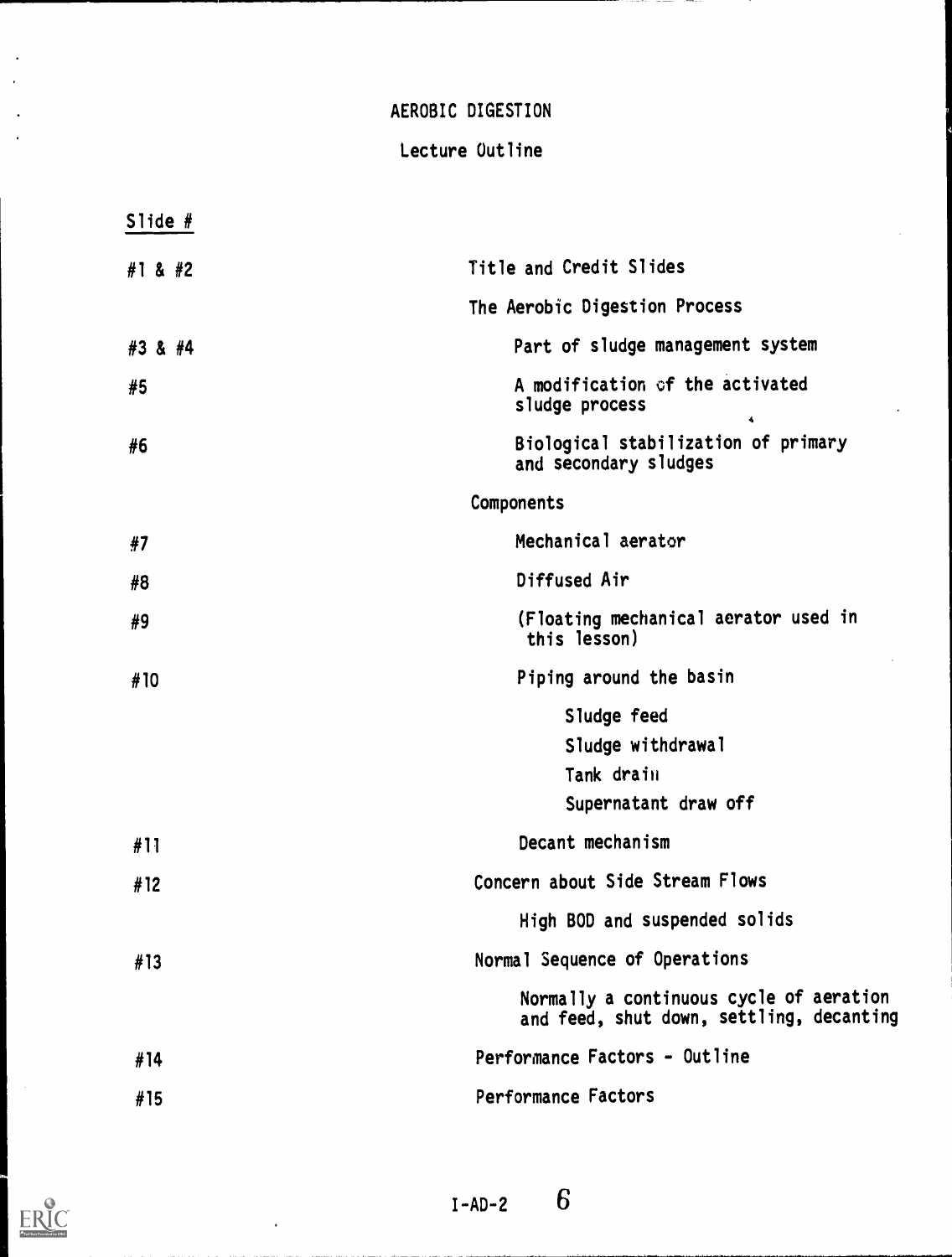| #16                       | Sludge type                                                                                |
|---------------------------|--------------------------------------------------------------------------------------------|
|                           | Very little control                                                                        |
|                           | Aeration in absence of feed                                                                |
|                           | Biomass breaks down to carbon<br>dicyide and water                                         |
| $\#$ 17, $\#$ 18, $\#$ 19 | Digestion Time                                                                             |
|                           | Digester volume divided by<br>sludge flow                                                  |
|                           | Low flow means long detention<br>time                                                      |
|                           | High flow means short detention<br>time                                                    |
| #20                       | Thick sludge requires longer<br>digestion time                                             |
| #21                       | Digestion Temperature                                                                      |
|                           | Two-fold increase in biological<br>activity for each 10 degrees<br>Celcius                 |
|                           | Optimum temperature is 18 degrees<br>Celcius                                               |
| #22                       | Colder temperatures require<br>longer detention times                                      |
| #23                       | Volatile Solids Loading - Outline                                                          |
| #24                       | Lbs per day per cubic ft                                                                   |
|                           | $0.07$ to $0.20$ lb/day/cu ft                                                              |
| #25                       | VSS loading influenced by<br>concentration and volume of<br>sludge flow                    |
| #26                       | Loadings influenced by sludge<br>type and temperature                                      |
| #27                       | Air Requirements                                                                           |
| #28                       | $1 - 2$ mg/1                                                                               |
| #29                       | Vary depending upon sludge type,<br>temperature, concentration, and<br>biological activity |

 $\bar{\alpha}$ 

 $\ddot{\phantom{a}}$ 

 $ER_{\text{acc}_{\text{vector}}}^{\text{O}}$ 

 $\ddot{\phantom{a}}$ 

I-AD-3

 $\overline{7}$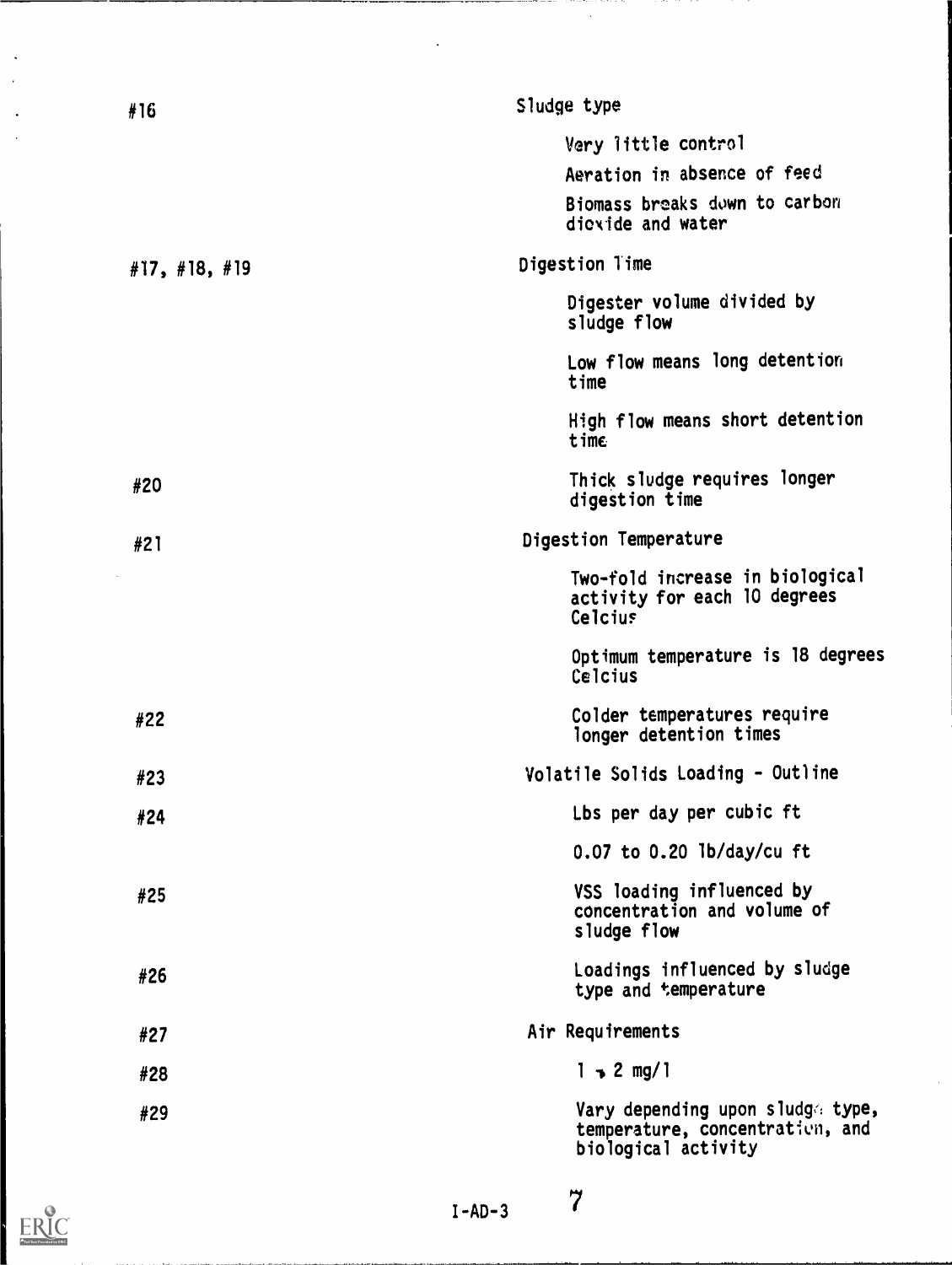|              | Oxygen Uptake Rates                                               |
|--------------|-------------------------------------------------------------------|
| #30          | Best measured with a<br>portable probe at several<br>locations    |
| #31          | Oxygen uptake is the dissolved<br>oxygen consumed by the bacteria |
| #32          | Typical oxygen uptake testing<br>equipment                        |
| #33          | Uptake rate decreases as sludge<br>becomes more stabilized.       |
| #34          | $\ell_{\rm h}^{\rm s}$<br>Odor                                    |
|              | Should be relatively odor free                                    |
| #35          | Foam                                                              |
|              | Several inches thick, dark tan<br>greasy color                    |
| #36          | Standard Operations - Outline                                     |
| #37          | Monitoring Regularly                                              |
|              | Influent and effluent                                             |
|              | <b>SS</b>                                                         |
|              | <b>VSS</b><br>рH                                                  |
|              | Basin contents                                                    |
|              | D.0.                                                              |
|              | Temperature                                                       |
| #38          | Monitoring Intermittently                                         |
|              | Influent and effluent                                             |
|              | Alkalinity                                                        |
|              | <b>COD</b>                                                        |
|              | Nitrogen                                                          |
|              | Typical Performance                                               |
| #39          | Digestion time                                                    |
|              | Pri Sludge 15-20 days<br>Sec Sludge 10-15 days                    |
| $T = AD = A$ | 8                                                                 |

 $\sum_{\mathcal{A}_{\text{full test. Prodd}}}\begin{matrix}\mathbf{C}\\\mathbf{C}\end{matrix}$ 

 $\ddot{\phantom{a}}$ 

 $1 - A1 - 4$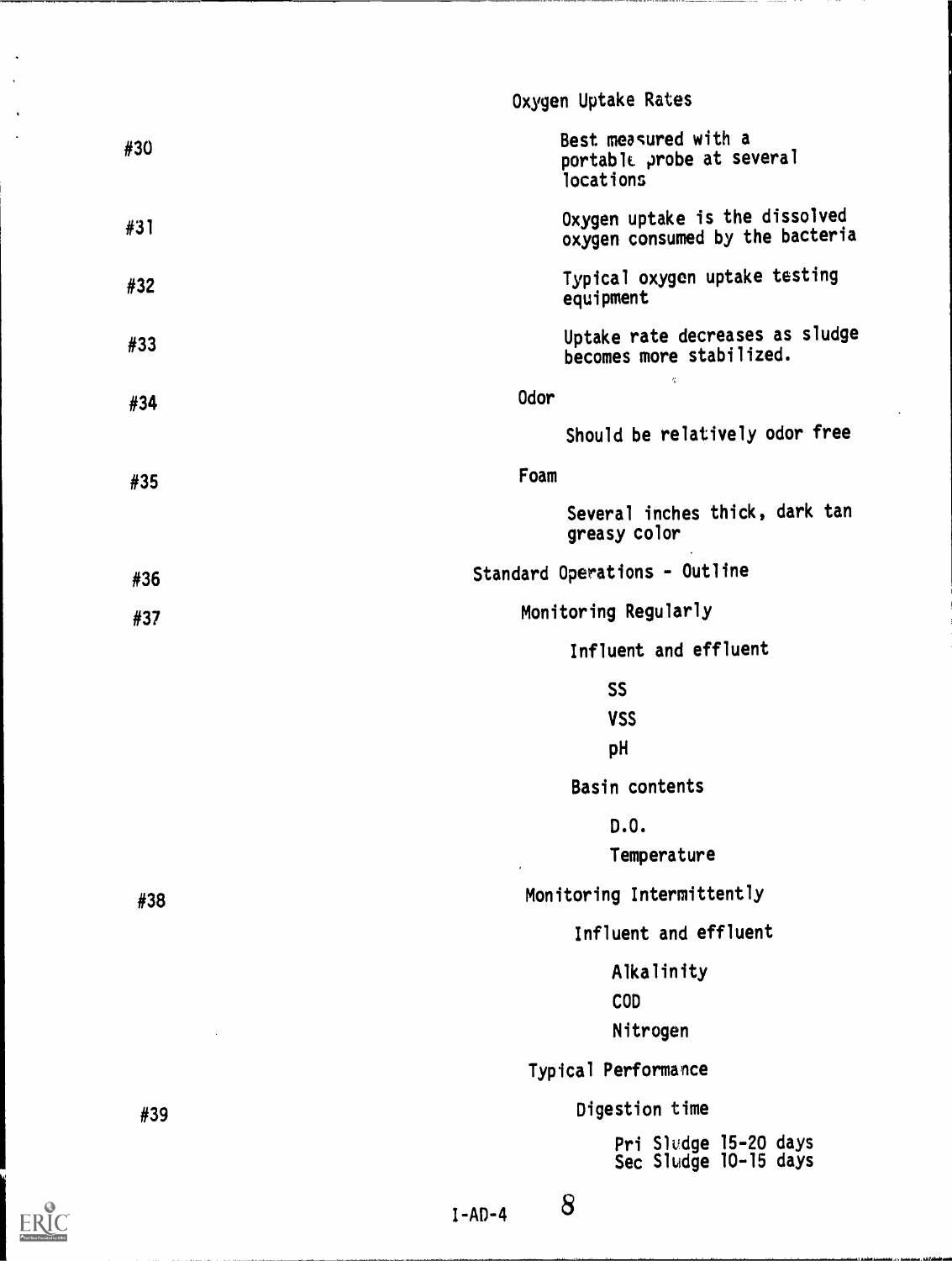| #40       | <b>VSS</b> loading                                                                                                                        |
|-----------|-------------------------------------------------------------------------------------------------------------------------------------------|
|           | Pri & Sec Sludges<br>0.08-0.20 VSS/Cu ft/day                                                                                              |
| #41       | % VSS destruction                                                                                                                         |
|           | $Pri - 25-50%$<br>$Sec - 25 - 40%$                                                                                                        |
| #42       | Indicators of Steady State Operation                                                                                                      |
|           | Constant oxygen uptake rate and<br>residual D.O.                                                                                          |
| #43       | A change from the normal balance<br>may be caused by:                                                                                     |
|           | equipment                                                                                                                                 |
|           | influent                                                                                                                                  |
|           | mode<br>temperature                                                                                                                       |
|           |                                                                                                                                           |
| #44       | If D.O. increases, excess air may be<br>present.                                                                                          |
| #45 & #46 | If uptake rate is normal, then biomass<br>is OK and D.O. increase is probably due<br>to too high aeration rate; reduce to<br>$1 - 2$ mg/1 |
| #47 & #48 | If uptake rate is low, something is<br>inhibiting biomass; check temperature<br>and ph                                                    |
| #49       | Best pH operating range: $6 - 8$                                                                                                          |
| #50       | If D.O. drops, increase air discharge                                                                                                     |
| #51 & #52 | If high uptake rates also noted, VSS<br>loading may be high; monitor carefully,<br>check temp., pH, and digestion time;<br>increase air   |
| #53 & #54 | Excess flows may reduce digestion<br>time and increase VSS loading                                                                        |
| #55       | Foaming Problems                                                                                                                          |
| #56       | Check air; if D.O. high may be<br>excessive turbulence                                                                                    |

 $\bar{\phantom{a}}$  $\ddot{\phantom{0}}$ 

> $\ddot{\phantom{1}}$  $\ddot{\phantom{0}}$

 $\sim$ 

 $\angle$ -AD-5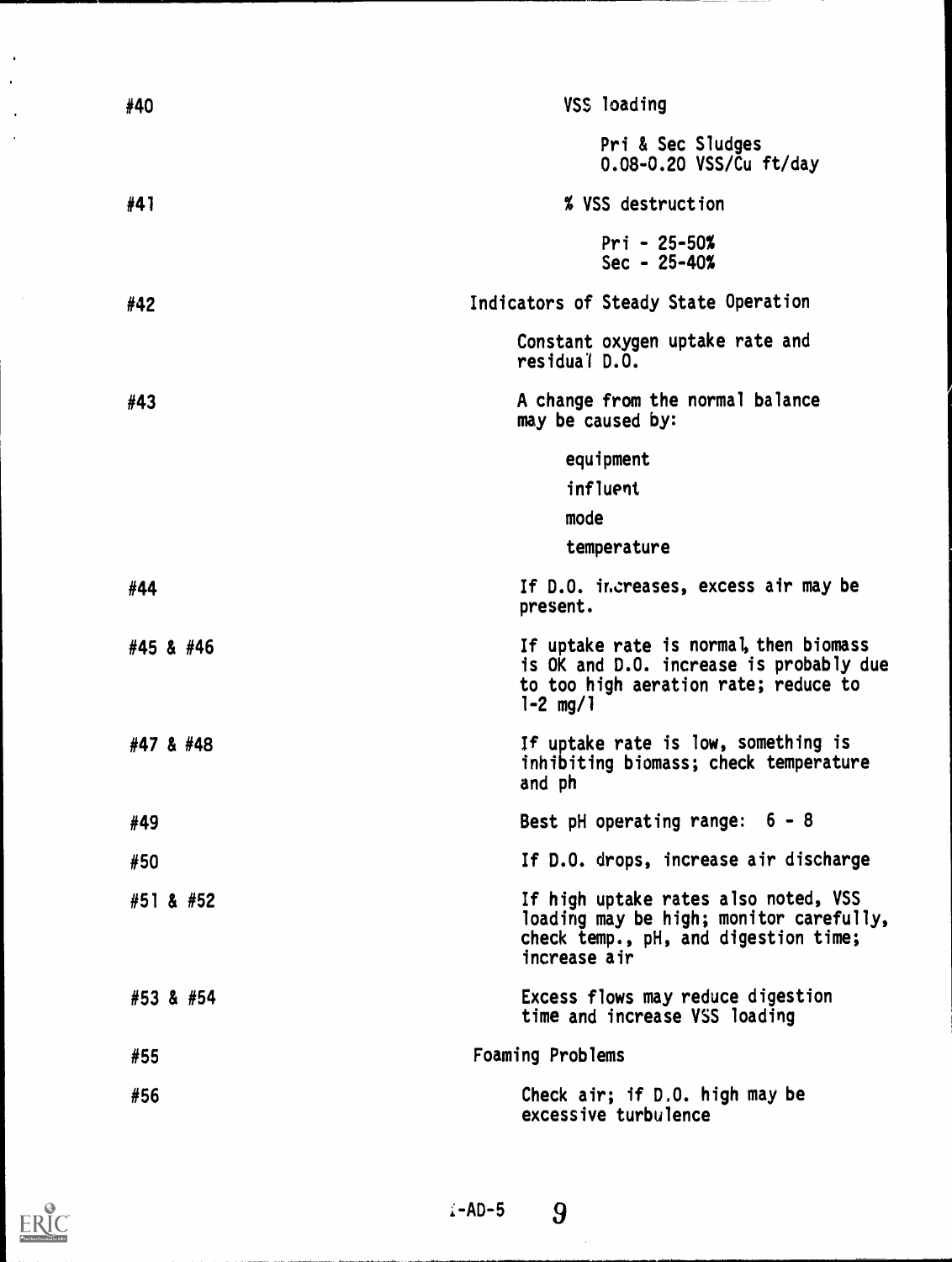| #57 | Low D.O. is conducive to filamentous<br>bacteria                |
|-----|-----------------------------------------------------------------|
| #59 | Check incoming sludge characteristics,<br>excess air, filaments |
| #59 | Keep good records                                               |
| #60 | Summary Slide                                                   |



 $\mathcal{L}_{\mathcal{A}}$ 

 $\cdot$ 

 $\frac{1}{2}$ 

 $\ddot{\cdot}$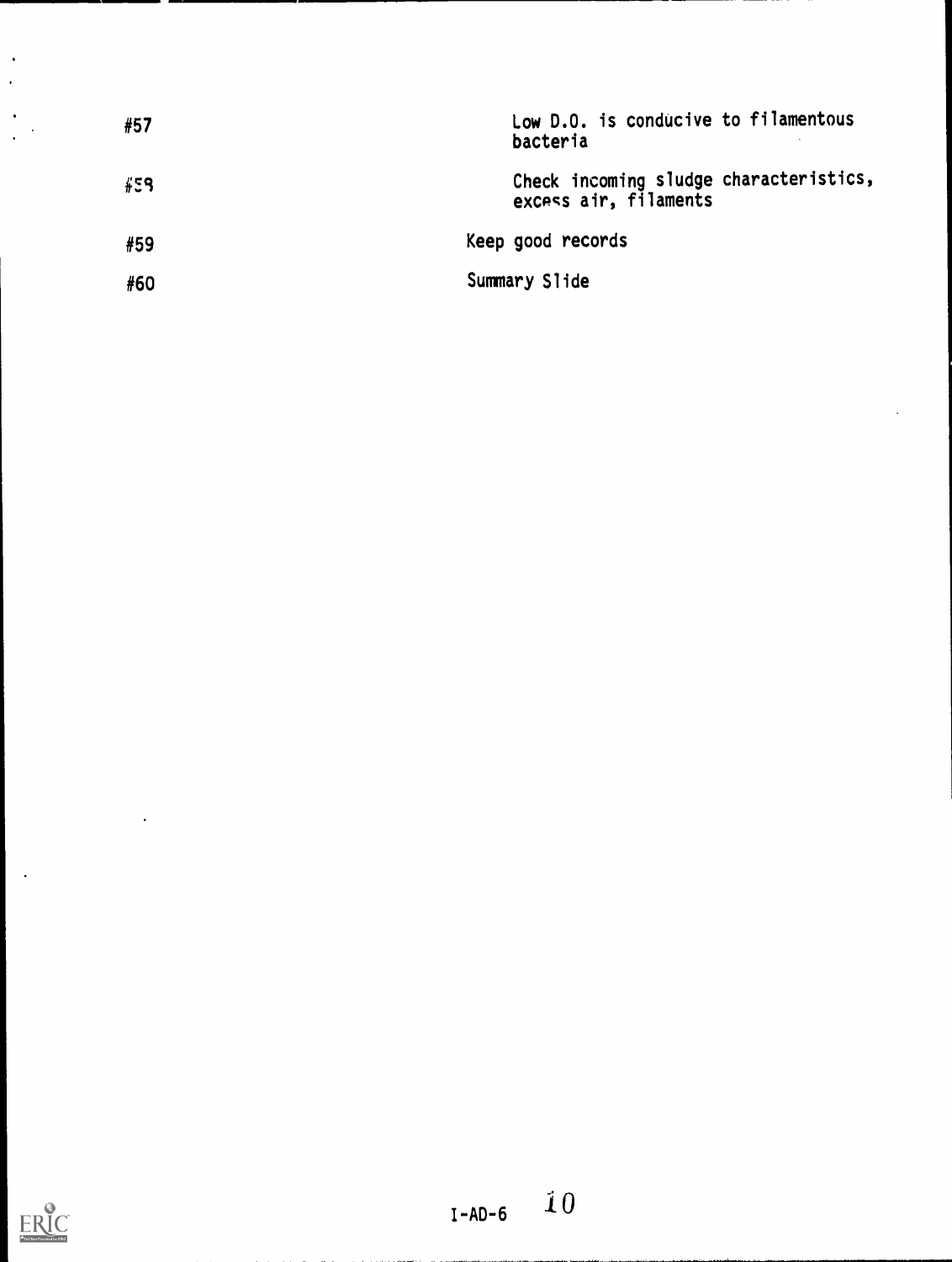#### Narrative

#### Slide #

- 1. This module covers aerobic digestion. The module covers the equipment and theory of the process and reviews the factors affecting process operation.
- 2. The module was written by Mr. Paul H. Klopping. The instructional development was done by Priscilla Hardin. Mr. Klopping was also the Project Director.
- 3. The main purpose of aerobic digestion is the stabilization of sludge organics.
- 4. At the same time, the mass and volume of sludge is reduced and the sludge is conditioned for further solids handling.
- 5. Aerobic digestion is an application of the activated sludge process in which the digester is operated with an extended aeration time.
- 6. Primary sludge, secondary sludge and mixtures of the two can be aerobically digested. Most commonly, however, aerobic digesters are used to stabilize secondary sludge.
- 7. An aerobic digester is simply a tank equipped with an air supply much like an aeration basin. Air is typically introduced by mechanical means such as a floating surface aerator
- 8. or compressed air is introduced through a diffuser mechanism.
- 9. This module will feature a mechanical aerator; operational principles are the same, regardless of the type of aeration system.
- 10. Important components of the aerobic digester include piping for sludge feed, for supernatnat draw-off, for sludge withdrawal, and for tank drain.
- 11. Supernatant draw-off is called decanting. The supernatant that is decanted from the digesting sludge is returned to the headworks of the plant.
- 12. The digester supernatant is a sidestream containing BOD and suspended solids which influences operation of the entire treatment plant when it is returned to the headworks.
- 13. Most digesters operate on a continuous cycle. The digester may receive sludge continuously or for a portion of the day. When the digester is full, the air supply is shut off for several hours, during which time sludge settles leaving a clear supernatant.. This is then decanted back to the headworks, making room in the digester for more sludge.

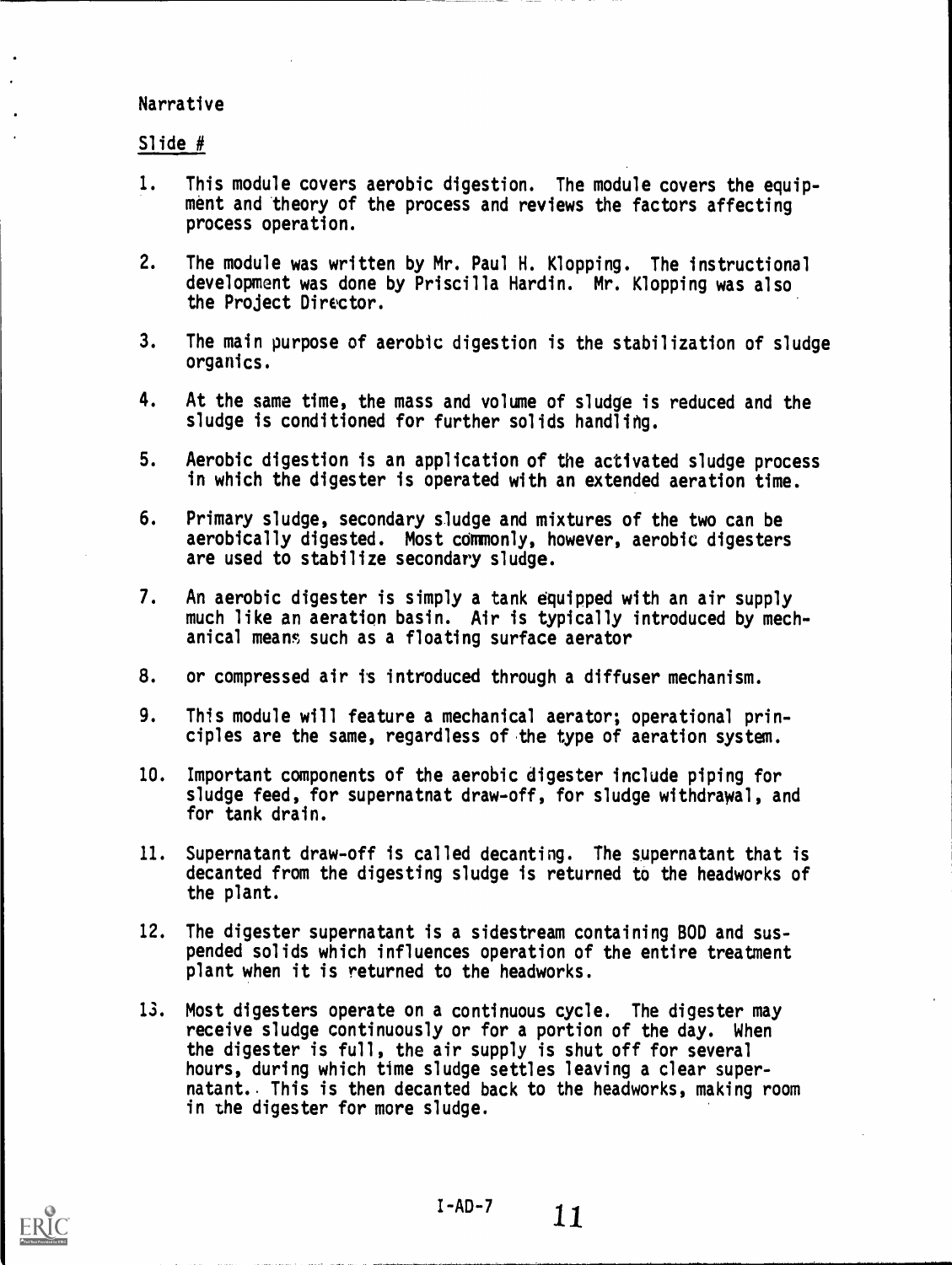- 14. Aerobic Digestion is influenced by a number of performance factors. These include: sludge type, digestion time, digestion temperature, volatile solids loading, quantity of air supplied, and dissolved oxygen concentrations in the digester.
- 15. "Sludge type" refers to the influent characteristics of the solids sent to the digester for stabilization. Very little control can be exerted over the chemical and biological composition of this sludge.
- 16. Digesters typically handle secondary sludges which are composed primarily of biological cells produced in the activated sludge or trickling filter processes. This biological sludge is aerated, in the absence of a food supply, in the digester. The biological matter partially breaks down to carbon dioxide and water, with a net decrease in sludge mass.
- 17. Digestion time is determined by the rate of sludge flow into the digester, which has a known volume.
- 18. As the flow to the digester increases.
- 19. Digestion time is calculated accordipg to the following formula: Digestion time, days  $=$  Digester volume, gal Sludge Flow, gal/day
- 20. The degree to which sludge is thickened prior to being fed into the digester has an effect on the digestion time.
- 21. Temperature also has a significant effect on sludge digestion. A, a general rule, biological activity increases two-fold for every 100 Celcius rise in temperature. Aerobic digesters work best a' temperatures above 180 Celcius.
- 22. Most digesters are unheated. Detention time must be increased  $\alpha_4$ ring cold weather. As weather warms up, stabilization occurs more rapidly and less digestion time is required.
- 23. Volatile solids loading is a measure of the quantity of organic material applied to the digester.
- 24. Mulitile Sludge Solids or VSS loadings typically range from 0.07 lb to 0.02 lb/day/cu ft.
- 25. Volatile sludge solids loading is influenced by the concentration and volume of sludge placed in the digester.
- 26. Loadings are unique for each facility, and are influenced by the type of sludge and digestion temperature.



 $I-AD-B$  12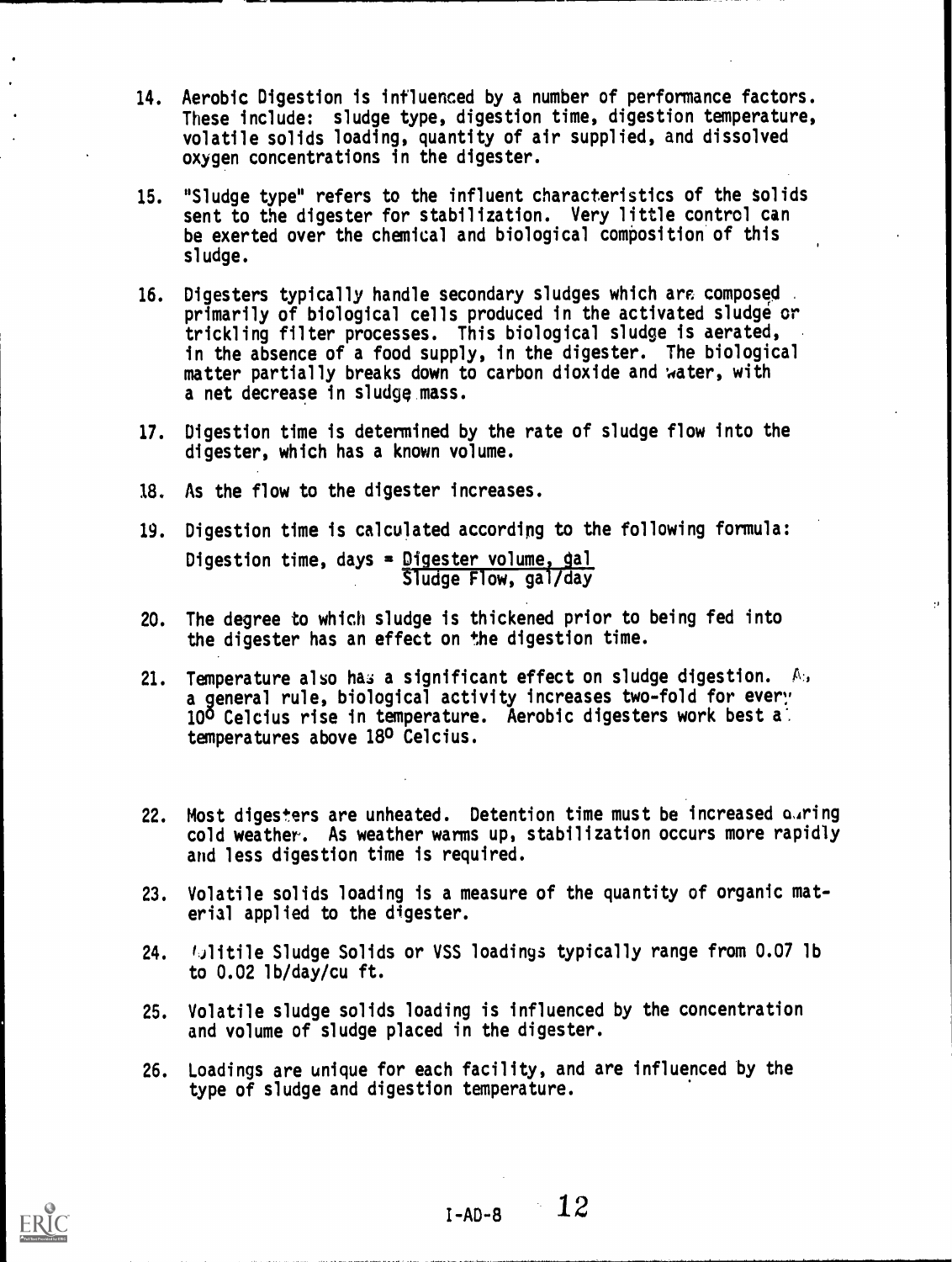- 27. The quantity of air required for digestion is expressed as cfm of air/1000 cu ft of digester volume, or as horsepower per 1,000 cu ft when mechanical aerators are used.
- 28. The air requirements are governed by the need to keep the contents of the tank completely mixed and maintain a dissolved oxygen concentration of 1-2 mg/1 in all parts of the tank.
- 29. Air requirements vary from time to  $t^m$ , depending on the sludge type, temperature, concentration any activity of the digesting sludge.
- 30. Dissolved oxygen is best measured with a portable DO probe. Measurements should be made at several locations within the tank to insure that at least 1 mg/1 of free oxygen is present in all locations.
- 31. DO measurements are also useful in determining the activity of the microorganisms within the digester. In this case, oxygen uptake measurements are made.
- 32. The oxygen uptake determination requires the use of a sealed container into which a DO probe and a mixer are inserted. Typically, a BOD bottle, magnetic stirrer and DO probe are used.
- 33. The oxygen uptake rate decreases as the sludge becomes more stabilized.
- 34. Like any well-operating aerobic biological system, the digester should be relatively free of obnoxious odors. Some foul odors may be present immediately after aeration is resumed following the time when aerators were off for decanting supernatant.
- 35. The surface typically accumulates a small amount of foam. This foam is usually several inches thick, and has a dark tan greasy appearance.
- 36. Standard operation includes feeding sludge to the digester on as continuous a basis as possible and monitoring the process. The test results are the basis for good process control.
- 37. Regular laboratory analysis on the influent and effluent . treams should include: suspended solids, volatile suspended solids, and pH. Dissolved oxygen concentrations and temperature if the digesting sludge should be monitered daily.
- 38. On an intermittent basis, the influent and effluent streams should be sampled for alkalinity, total and soluble COD, ammonia-nitrogen, nitrite and nitrate nitrogen.
- 39. Typical performance is summarized in the next three slides. Both primary and secordary sludges can be aerobically digested. Primary sludge requires a longer digestion time than secondary sludge because the organic solids found in primary sludge are more difficult to break down under aerobic conditions.



 $I - AD - 9$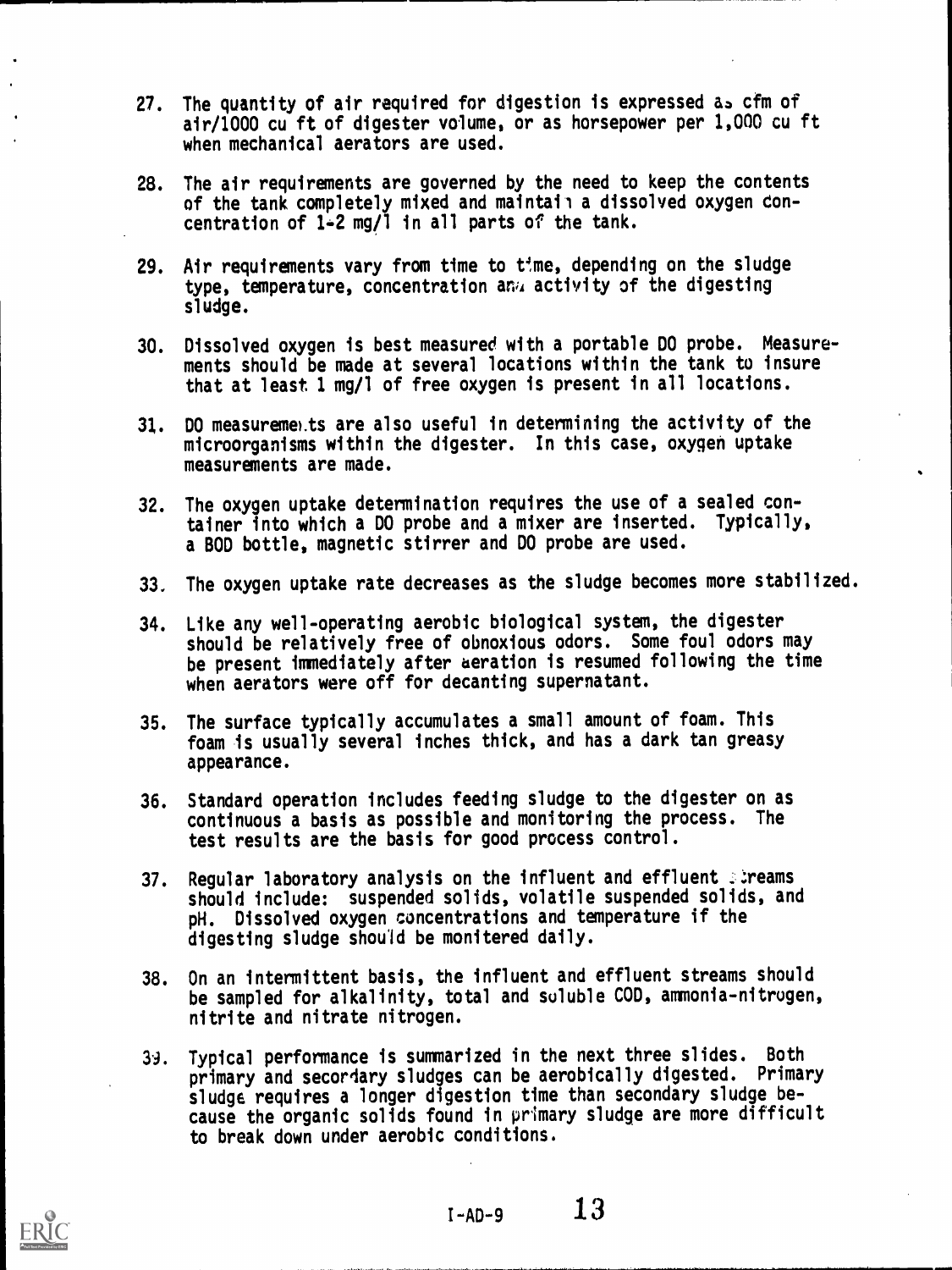- 40. Loading is based on the pounds of volatile solids being sent to the digester and the size of digester in cubic feet. Loading rate is similar for primary and secondary sludges.
- 41. Volatile solids destruction is slightly greater for primary sludge.
- 42. When an aerobic digester reathes steady state, the oxygen uptake rate and the residual DO should be relatively constant from day to day.
- 43. However, aerobic digesters are subject to the same upsets which affect all biological systems. These may be caused by equipment malfunctions, changes in influent characteristics, changes in operating modes and changes in temperature. Good indicators, especially in times of upset, are the dissolved oxygen measurements and the oxygen uptake determinations.
- 44. If the residual DO increases significantly, this may suggest that the air rate is excessive or the oxygen uptake rate has decreased indicating the microorganisms are less active.
- 45. If the uptake rate is in the normal range, then the microorganisms are working properly and the increase in DO is most likely due to high air rates to the digester.
- 46. Air discharge rates should be adjusted to maintain a DO of 1-2 mg/l.
- 47. If the oxygen uptake rate is significantly lower than normal, something may be inhibiting the microorganisms. Temperature and pH should be checked. Significant decreases in temperature and pH are inhibitory.
- 48. If temperature is normal and the pH drops, the cause may be nitrification or changes in the influent sludge characteristics.
- 49. When caused by nitrification, the decrease in pH will be gradual over about a week's time. pH should not be allowed to'drop much below 6.0.
- 50. If the DO residual drops significantly, air discharge rate should be adjusted to increase the residual DO to 1-2 mg/l.
- 51. If higher than normal oxygen uptake rates are also noted, volatile sludge solids loading rate to the digester may be higher than normal.
- 52. As long as sufficient air capacity exists to meet air requirements at higher loading rates, the system can still operate, but critical operating parameters should be closely tracked. These include: temperature, pH and digestion time. If low DO exists and the aeration system is operating at full'capacity, flow and loading to the digester should be decreased.
- 53. Excessive sludge flows reduce the time of digestion and may increase the volatile sludge loading to the point where the digester is operating out of the recommended range of operation.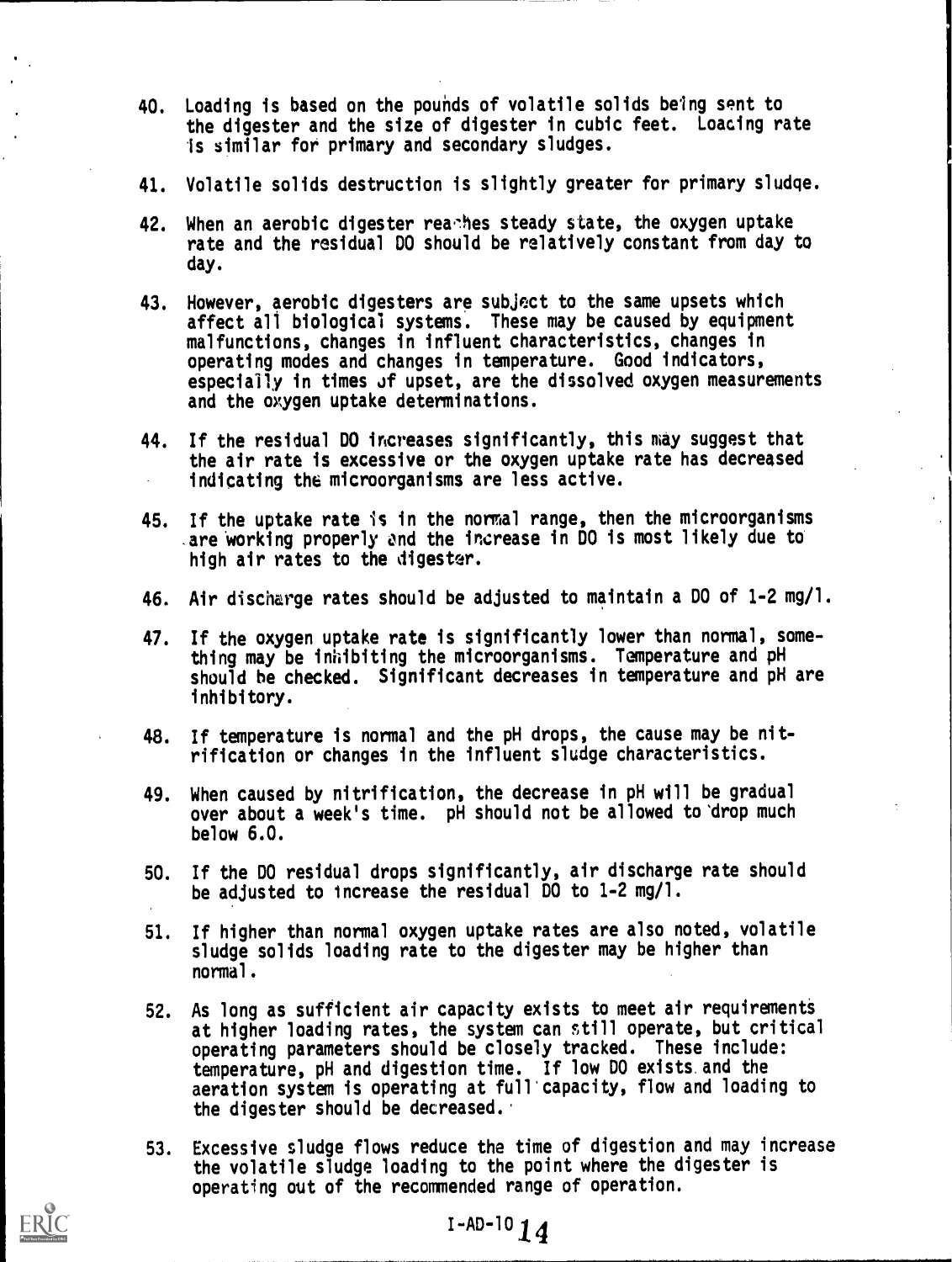- 54. Adjustments showld be made to the flows and volatile sludge solids loading to bring the operation back within normal ranges.
- 55. Aerobic digesters are often plagued with foaming problems. If ,excessive foam develops, air discharge rate and residual DO should be checked.
- 56. If they are high, the problem may be related to excessive turbulence. The air discharge rate should be reduced to the lowest rate which maintains adequate DO and mixing.
- 57. Low DO is conducive to filamentous bacterial growth in the digester. This may aggrevate foam problems and reduce the settleability of the sludge, making it difficult to decant supernatant.
- 58. Foaming problems may also be realted to influent characteristics and defoaming agents may be needed to suppress the foam. In summary, foaming in biological systems can be caused by a variety of conditions and generally constitutes a complex problem.
- 59. Both the digestion time and volitile sludge solids loading should be maintained within ranges found to be suitable for each particular facility. A review of daily influent and effluent amounts of volatile sludge solids indicates whether or not the digester is efficiently converting organic matter to stabilized end products.
- 60. Aerobic digesters are a common means of handling excess secondary sludges prior to ultimate disposal. They provide moderate stabilization  $G$  biological solids providing that climatic conditions are favorable.

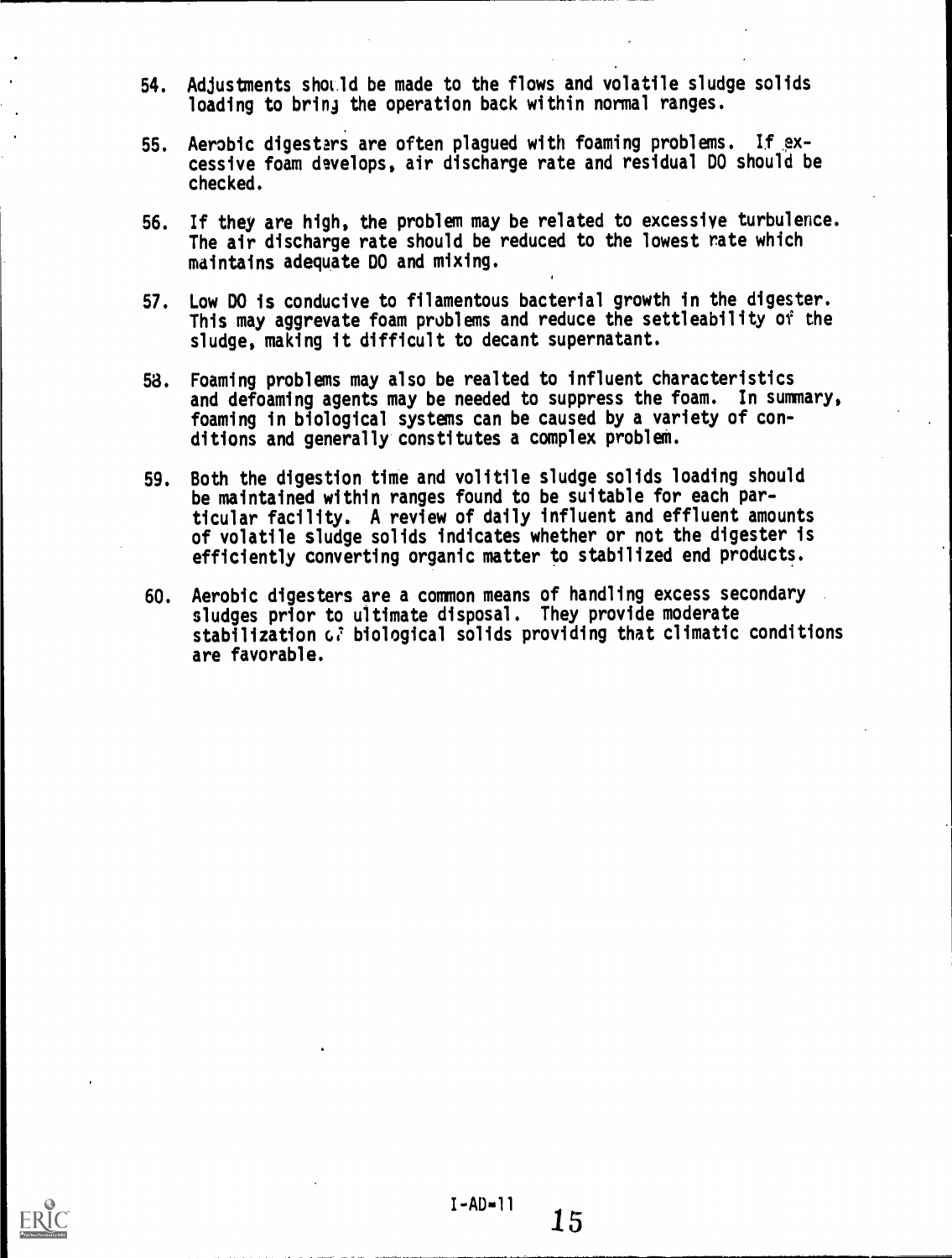

DIGESTION TIME, DAYS

DIGESTER VOLUME, GALS

 $\mathbf{y}^{\top}$ 

SLUDGE FLOW, GAL/DAY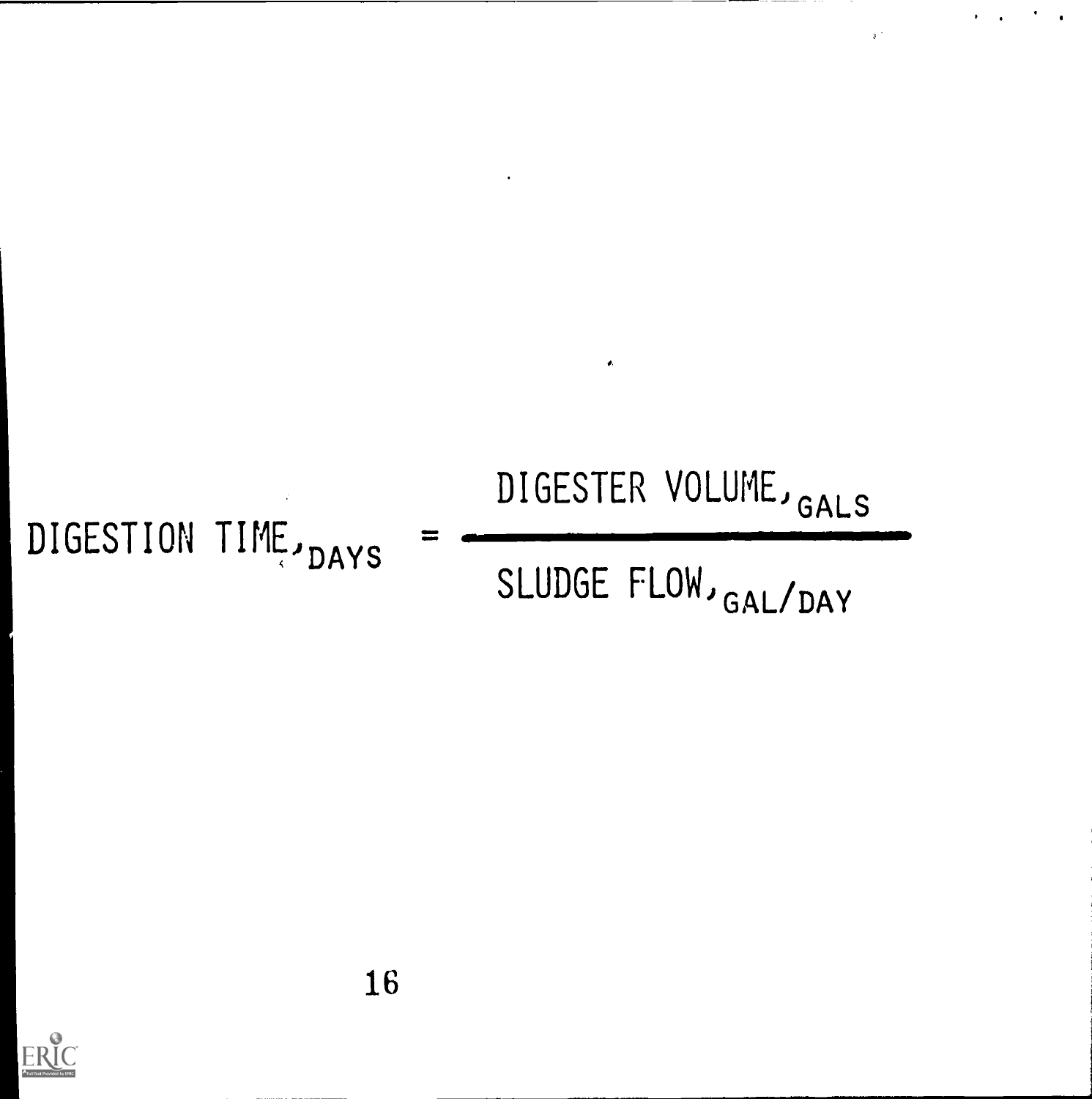$$
V.S.S. LOADING_{JLBS/DAY/FT}^3 = \frac{VSS_{JLBS/DAY}}{VOL_{JFT}^3}
$$

 $\hat{\mathcal{A}}$ 

 $\mathbf{v} = \mathbf{v} \times \mathbf{v}$  . The  $\mathbf{v}$ 

 $\ddot{\phantom{a}}$ 



Ù,

 $\bar{ }$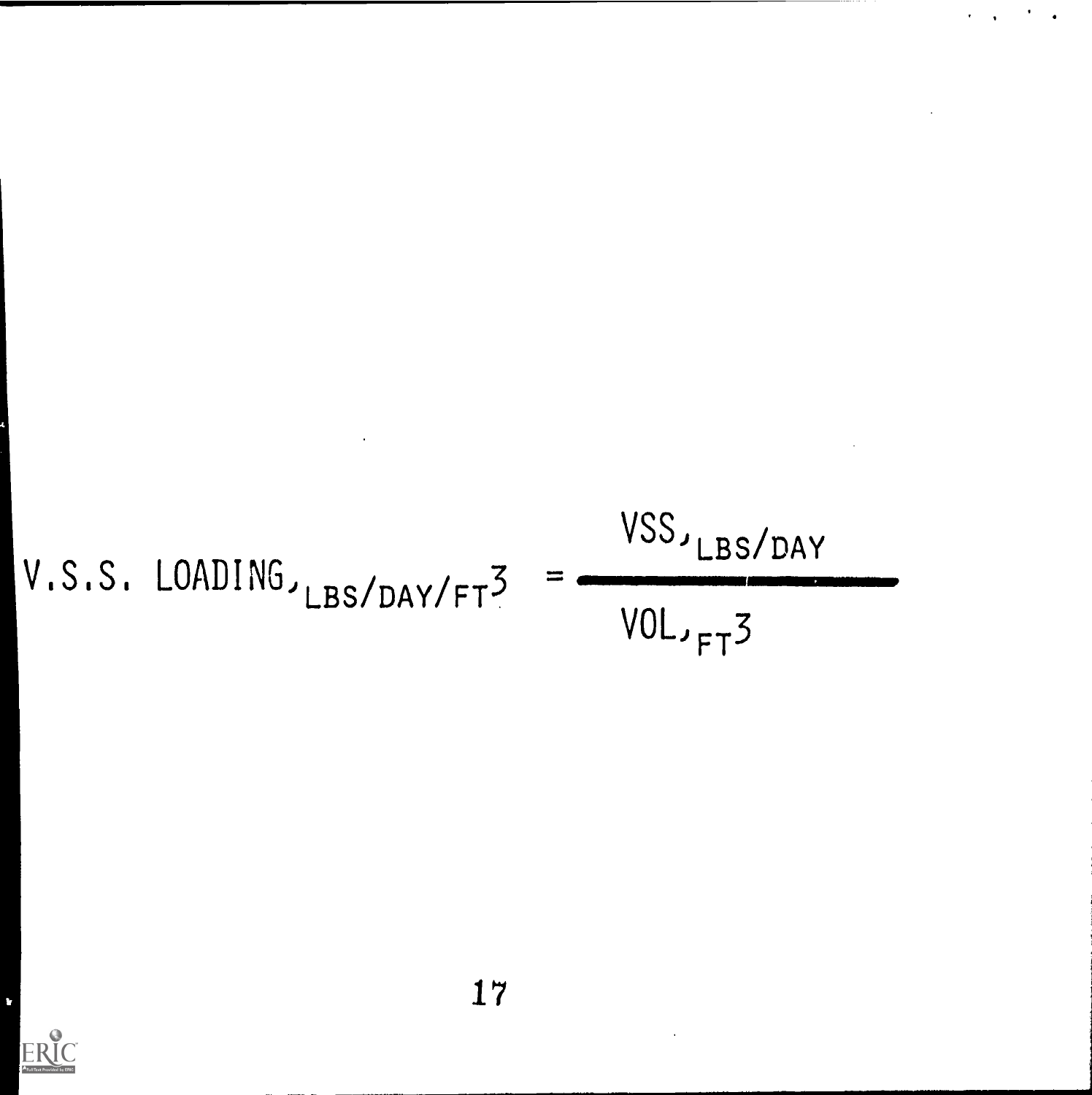

 $\mathcal{A}^{\mathcal{A}}$  .

 $\ddot{\phantom{a}}$  $\ddot{\phantom{a}}$ 

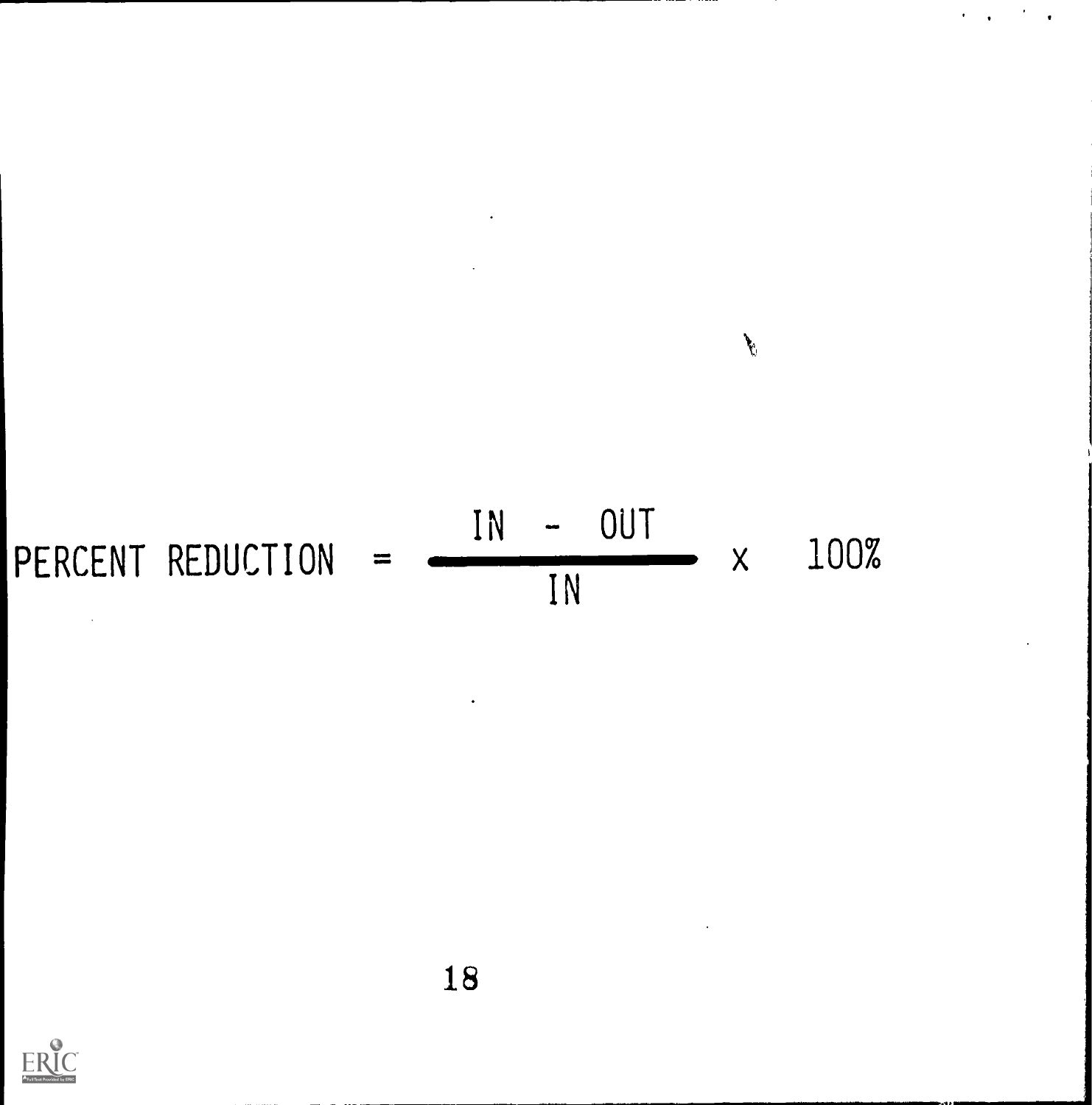#### Answers to Worksheet

- 1. Aerobic digestion closely resembles the activated sludge wastewater treatment process.
- 2. Aerobic digestion is used most commonly on secondary sludges.
- 3. Name four items that govern sludge digestion time in an aerobic digester.

temperature

volatile solids loading

D.O. concentration

detention time

4. Calculate the digestion time if the digester has a volume of 40,000 gal and the sludge flow to the digester is 3500 gal/day.

> Dig. Time, days = Digester Vol, gal Sludge Flow, gal/day  $= 40,000$ 3,500 = 11.4 days

- 5. When the temperature of a digester increases 10 degrees Celcius, biological activity increases by a factor of  $\frac{2}{\sqrt{2}}$
- 6. If loading stays the same, an aerobic digester will work faster during the (winter or summer)?
- 7. Calculate the volatile solids loading in lbs per cubic foot of digester per day if the digester volume is 40,000 gal and the total volatile suspended solids added per day is 650 lbs.

I-AD-15

V.S.S. Loading, lbs/day/ft<sup>3</sup> = 
$$
\frac{V.S.S.S., lbs/day}{Vol, ft^{3}}
$$
  
=  $\frac{650 \text{ lbs/day}}{40,000 \text{ gat} \times ft^{3}/7.48 \text{ gat}}$   
= 0.12 lbs/day/ft<sup>3</sup>

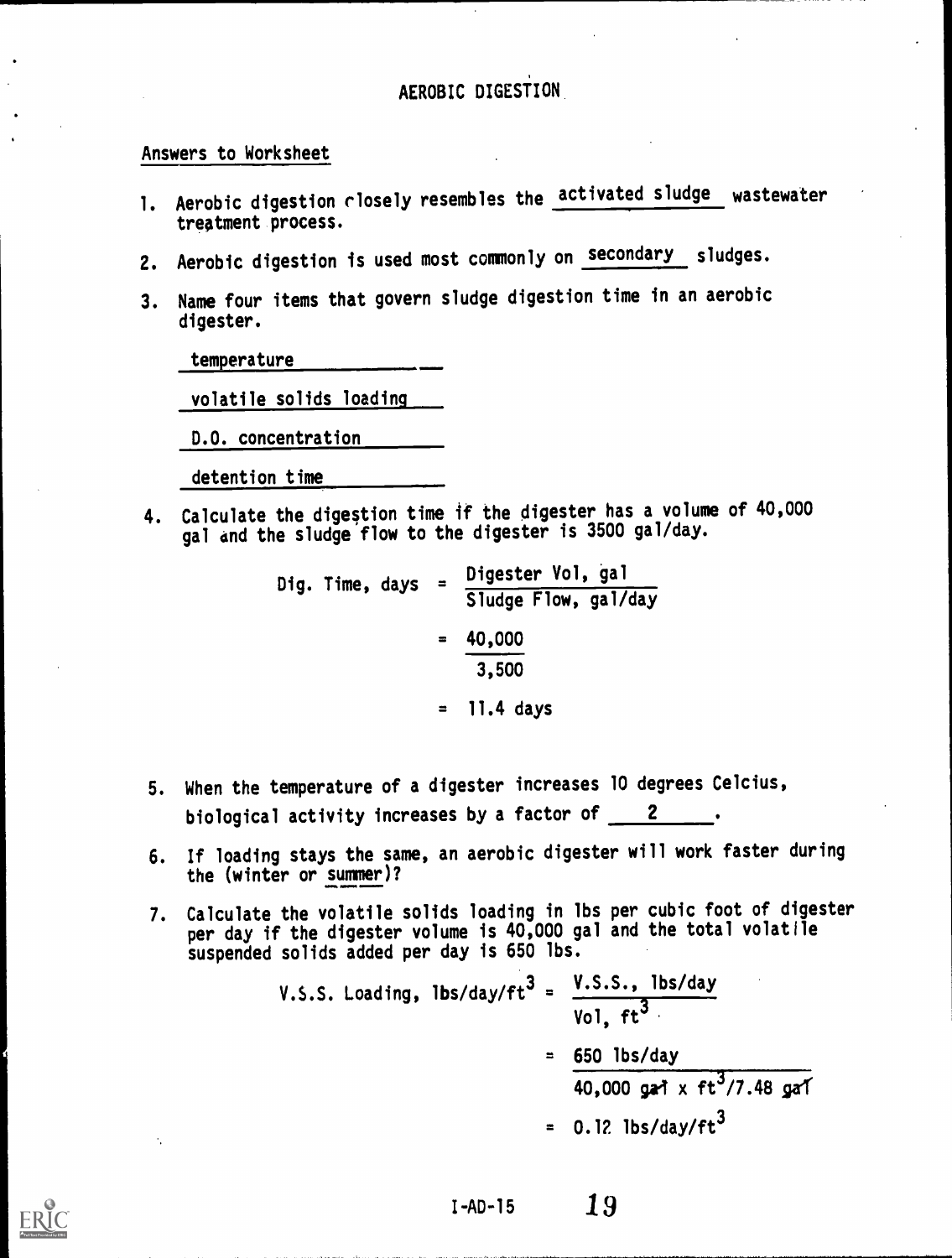- 8. A dissolved oxygen residual of  $1.0 2.0$  mg/l should be maintained in an aerobic digester to enhance mixing and support aerobic metabolism.
- 9. Name three daily lab tests that should be performed on the influent and effluent streams.

pH

suspended solids

volatile suspended solids

- 10. Dissolved oxygen and temperature measurements on the digester contents should be made daily
- 11. Name two corrective actions that could be taken in response to high oxygen uptake rates.

increase air discharge rate

decrease volatile solids loading

- 12. A decrease in volatile solids destruction indicates that volatile solids loadings are (increasing or decreasing).
- 13. Calculate the percent volatile solids reduction if sludge of 12,000 mg/1 VSS is fed to the digester and the VSS after digestion is 8000 mg/l.

$$
\begin{array}{rcl}\n\text{\text{\texttt{\texttt{\textbf{X}}}}\ \text{Reduction} &=& \frac{\text{IN} - \text{OUT}}{\text{IN}} \times 100\text{\text{\texttt{X}}}} \\
&=& \frac{12,000 - 8,000}{12,000} \times 100\n\end{array}
$$

 $= 33%$ 

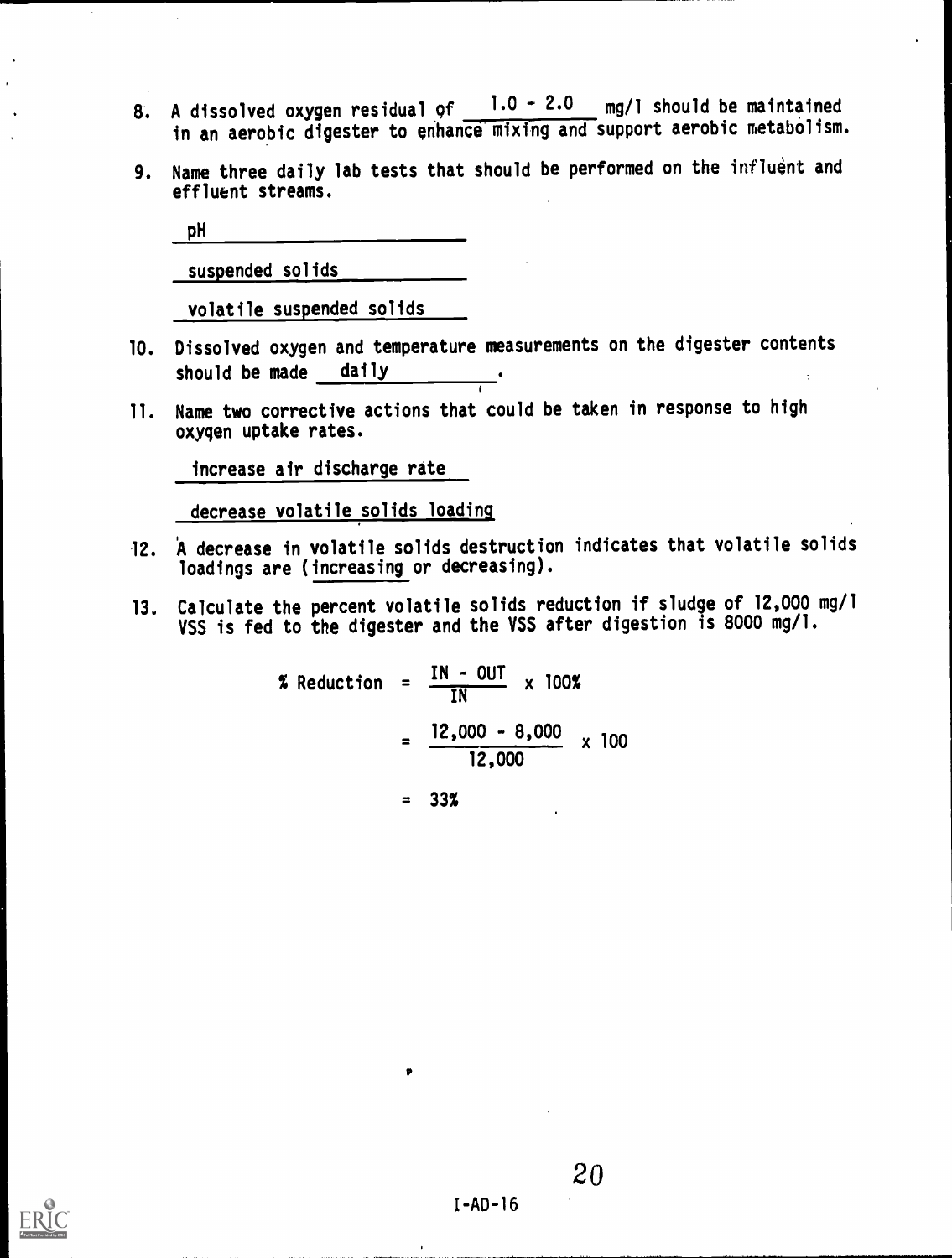#### Final Quiz

Multiple Choice: Choose the best answer (or answers) and place a "X" in front of the corresponding letter(s).

- 1. Which treatment process does aerobic digestion most closely resemble?
	- a. Trickling filtration
	- b. Activated sludge
	- c. Sedimentation
		- d. Anaerobic Digestion
	- e. Disinfection
- 2. Choose three factors which affect the operation of an aerobic digester.
	- a. Clarifier overflow rate
	- b. Volatile solids loading
	- c. D.O. concentration
	- d. Detention time
		- e. Weir overflow rate
- 3. What governs the digestion time of an aerobic digester?
	- a. Digester size
	- b. Rate of sludge feed
	- c. Rate of sludge withdrawal
	- d. Rate of supernatant withdrawal
	- e. None of the above
- 4. An aerobic digester has a volume of 34,000 cubic feet. Each day, 2,000 lbs of volatile matter is added. What is the volatile solids loading? (Answers are in lbs organic matter per cubic foot of digester capacity.)
	-
	- $\frac{a. 01}{b. 02}$ b. .02
	- c. .04
	- d. .06
	- e. .08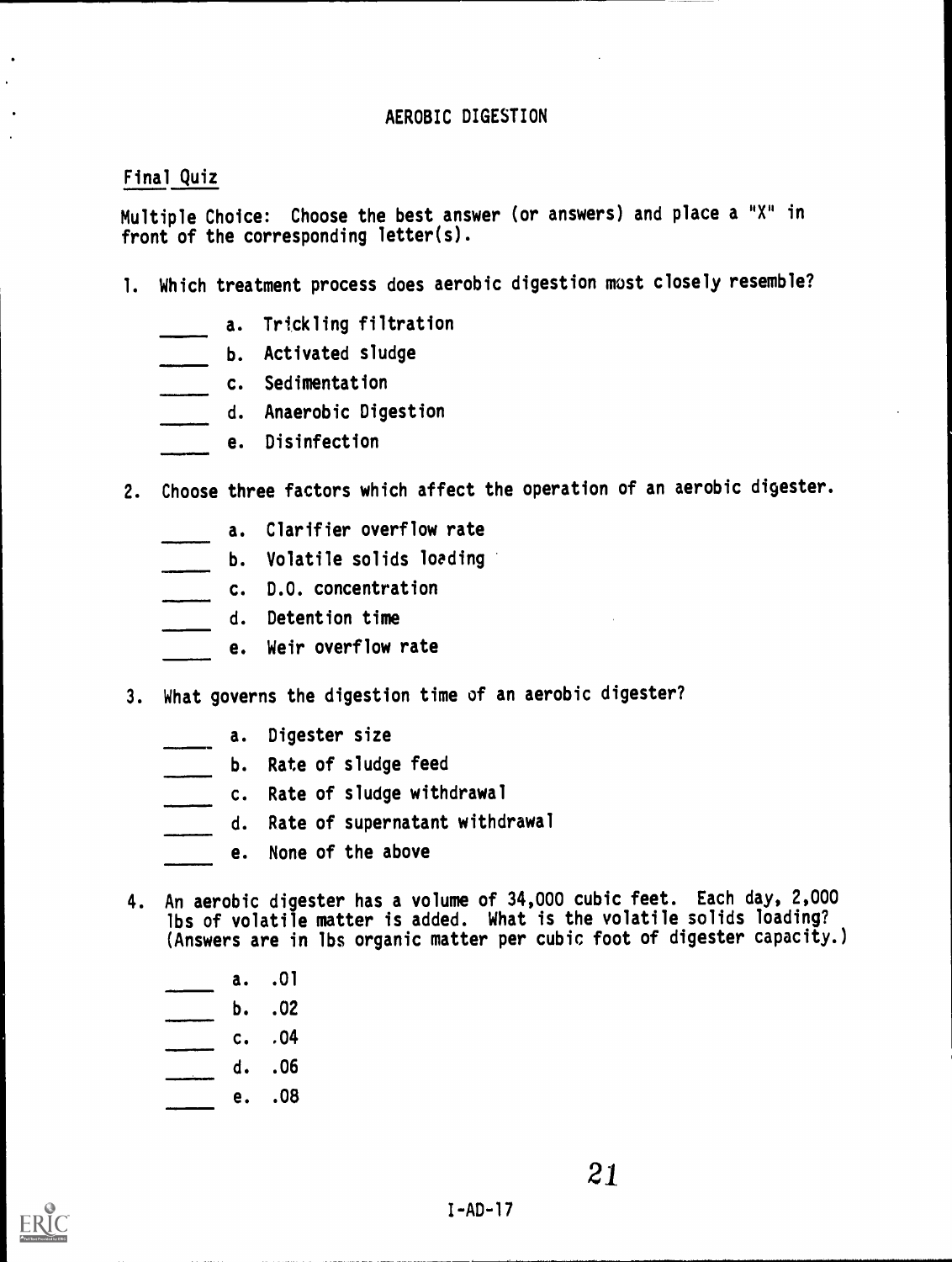- 5. What is a good Dissolved Oxygen residual that should be maintained in an aerobic digester to enhance mixing as well as aerobic conditions?
	- a. 0.5 1.0 mg/1
	- b.  $1.0 2.0$  mg/1
	- c. 4.0 8.0 mg/1
	- d. greater than 10 mg/1
	- e. None of the above.
- 6. Choose three daily lab tests that should be performed on the influent and effluent streamer of a digester.
	- a. Chlorine residual
	- b. pH
	- c. Suspended solids
	- d. Fecal coliform
		- e. Volatile suspended solids
- 7. How often should dissolved oxygen and temperature be measured in operating an aerobic digester?
	- a. Daily
	- b. Weekly
	- c. Monthly
	- d. Hourly
	- e. They don't need to be monitored.
- 8. Choose three causes of biological upset.
	- a. Maintaining D.O. at 2.0 mg/1
	- b. Shutting off air for 1-2 hours to decant digester
	- c. Change in influent characteristics
	- d. Increase volatile solids loading  $\overline{\phantom{a}}$
	- e. Temperature drops from 18<sup>o</sup>C to 9<sup>o</sup>C

 $\bullet$  $\overline{a}$ 

 $\bullet$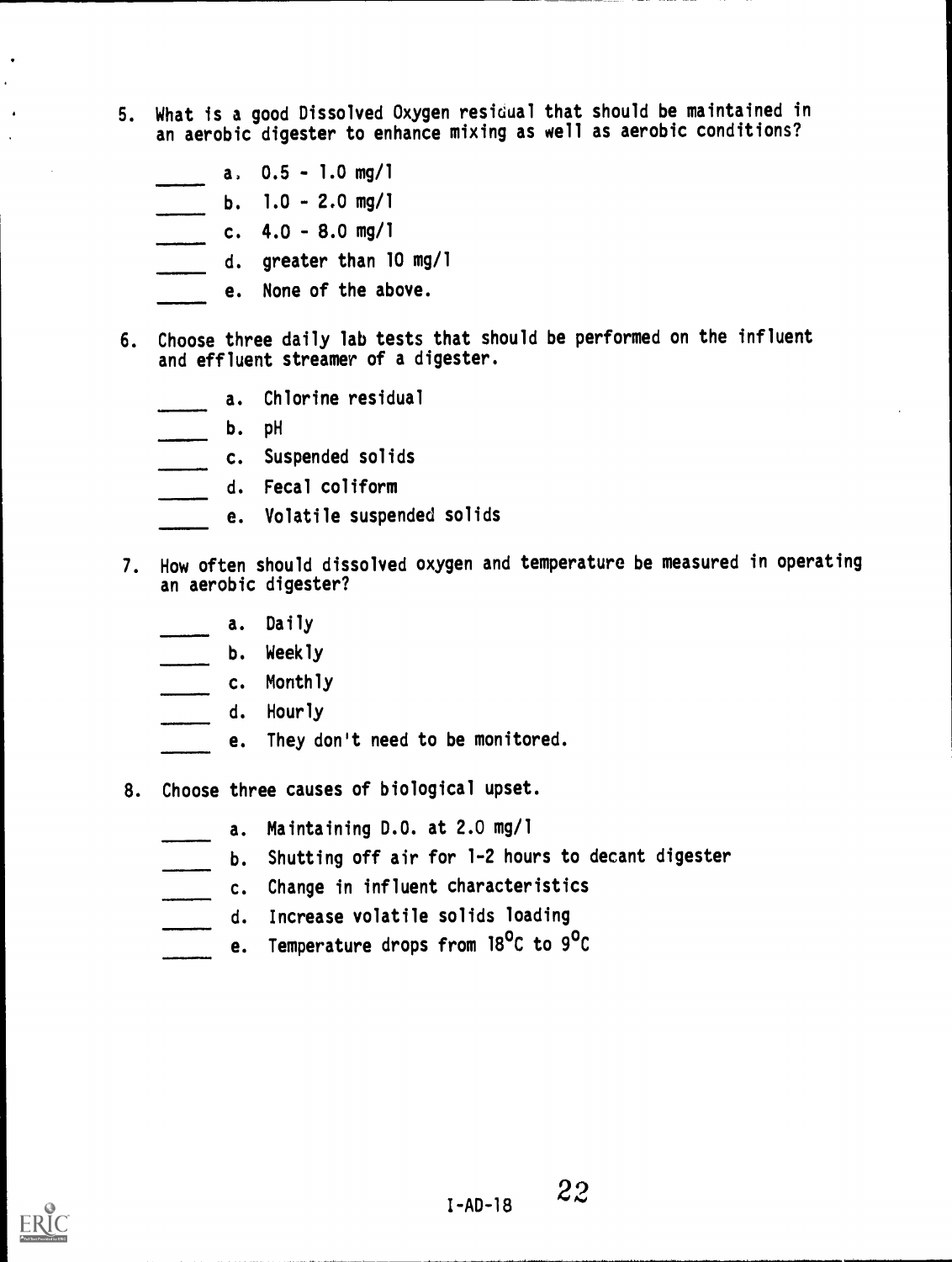- 9. If excessively high oxygen uptake rates occur in a digester, choose two corrective actions.
	- a. Increase volatile solids loading
	- b. Increase air discharge rates
	- c. Decrease volatile solids loading
	- d. Decrease air discharge rates
	- e. Add raw sludge from the primary clarifier
- 10. What is the typical foam appearance on an aerobic digester?
	- a. White, crisp, billowy
	- b. Black
	- c. There shouldn't be any foam
	- d. Dark tan, leathery, greasy
	- e. Frothy, tan, 2-3 feet deep
- 11. A decrease in volatile solids destruction indicates that
	- a. performance is improving
	- b. performance is apyroaching biological equilibrium
	- c. volatile solids loadings are increasing
	- d. volatile solids loadings are decreasing
	- e. digestion times have gotten longer

 $\bullet$ 

 $\ddot{\phantom{1}}$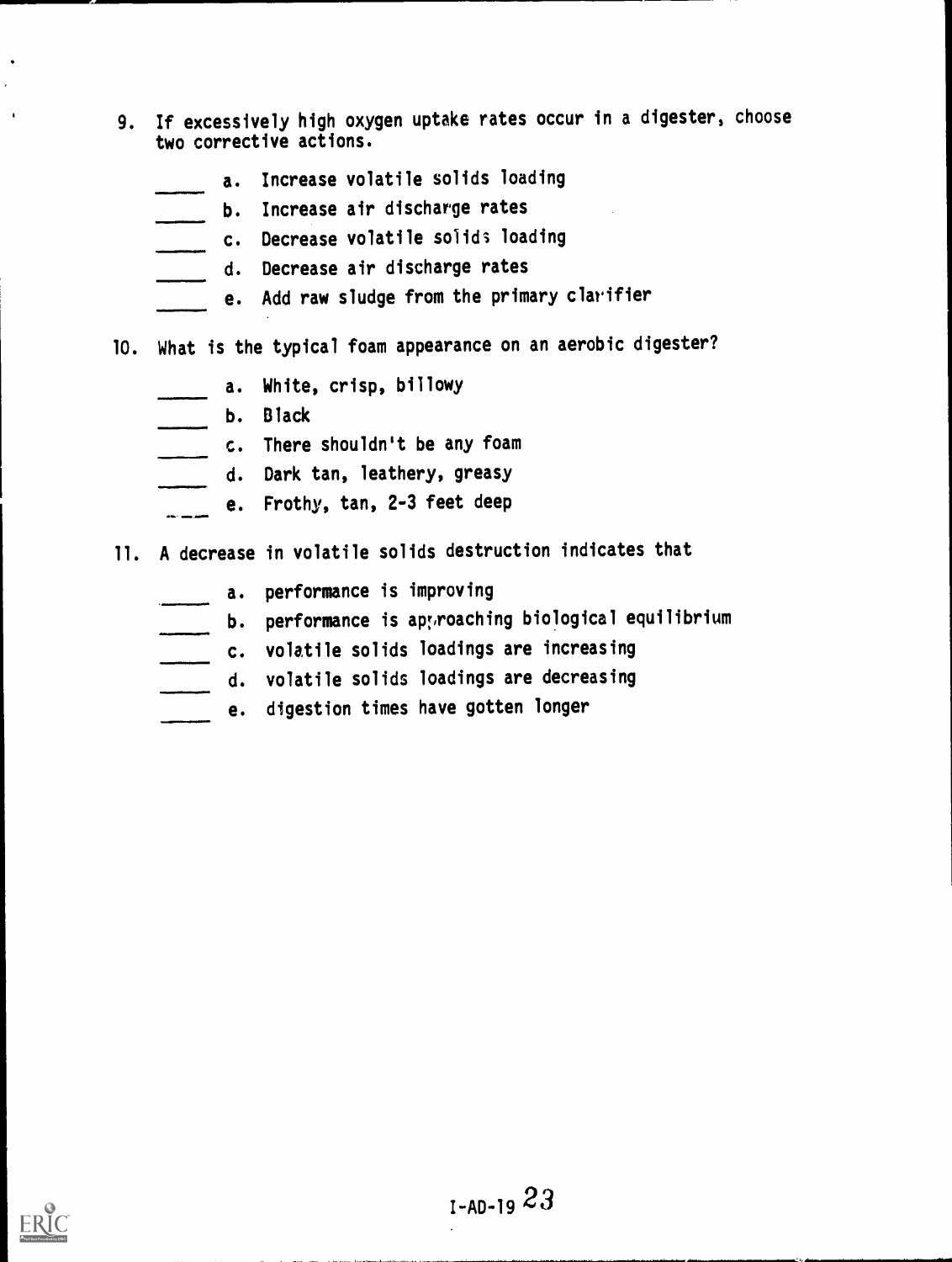#### Answers to Final Quiz

Multiple Choice: Choose the best answer (or answers) and plazc a "X" in front of the corresponding letter(s).

- 1. Which treatment process does aerobic digestion most closely resemble?
	- a. Trickling filtration
	- X b. Activated sludge
	- c. Sedimentation
	- d. Anaerobic Digestion
	- e. Disinfection
- 2. Choose three factors which aftect the operation of an aerobic digester.
	- a. Clarifier overflow rate
	- <sup>X</sup> b. Volatile solids loading
	- $X$  c. D.O. concentration
	- <sup>X</sup> d. Detention time
	- e. Weir overflow rate
- what governs the digestion time of an aerobic digester?  $5^{\circ}$ 
	- X a. Digester size
	- y b. Rate of sludge feed
	- x c. Rate of sludge withdrawal
	- d. Rate of supernatant withdrawal  $\mathsf{X}$ 
		- u. None of the above
- 4. An aerobic digester has a volume of 34,000 cubic feet. Each day, 2,000 lbs of volatile matter is added. What is the volatile solids loading? (Answers are in lbs organic matter per cubic foot of digester capacity.)
	- a. .01
	- b. .02
	- c. .04
	- X d. .06
	- e. .08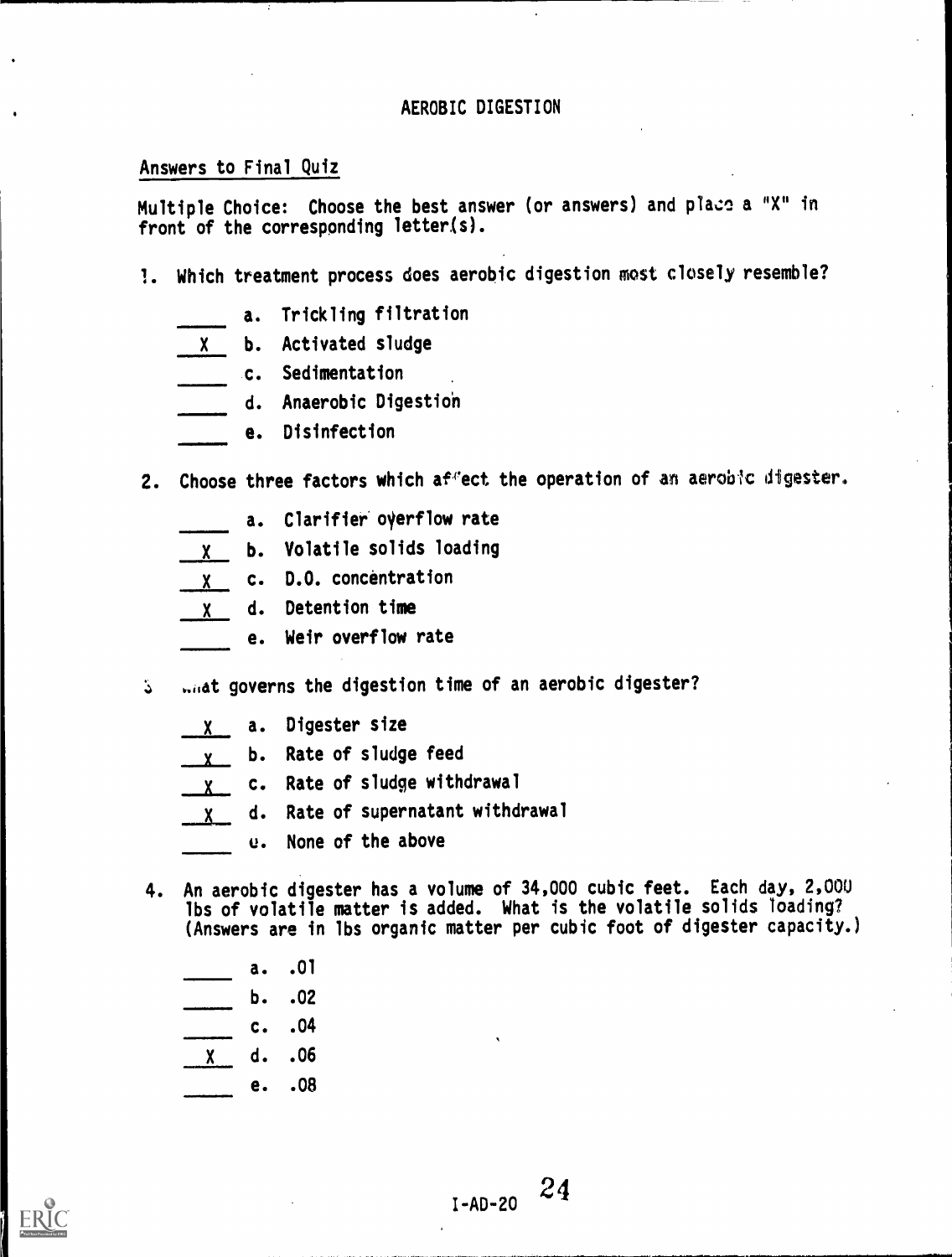- 5. What is d good Dissolved Oxygen residual that should be maintained in an aerobic digester to enhance mixing as well as aerobic conditions?
	- a. 0.5 1.0 mg/1
	- $x = 1.0 2.0$  mg/1
	- c. 4.0 8.0 mg/1
	- d. greater than 10 mg/1
	- e. None of the above.
- 6. Choose three daily lab tests that should be performed on the influent and effluent streamer of a digester.
	- a. Chlorine residual
	- X b. pH
	- x c. Suspended solids
		- d. ,Fecal coliform
	- X e. Volatile suspended solids
- 7. How often should dissolved oxygen and temperature be measured in operating an aerobic digester?
	- a. Daily
	- b. Weekly
	- c. Monthly
		- d. Hourly
		- e. They don't need to be monitored.
- 8. Choose three causes of biological upset.
	- a. Maintaining D.O. at 2.0 mg/1
	- b. Shutting off air for 1-2 hours to decant digester
	- <sup>X</sup> c. Change in influent characteristics
	- <sup>X</sup> d. Increase volatile solids loading
	- <sup>X</sup> e. Temperature drops from 18°C to 9°C

 $\bullet$ 

 $\bullet$